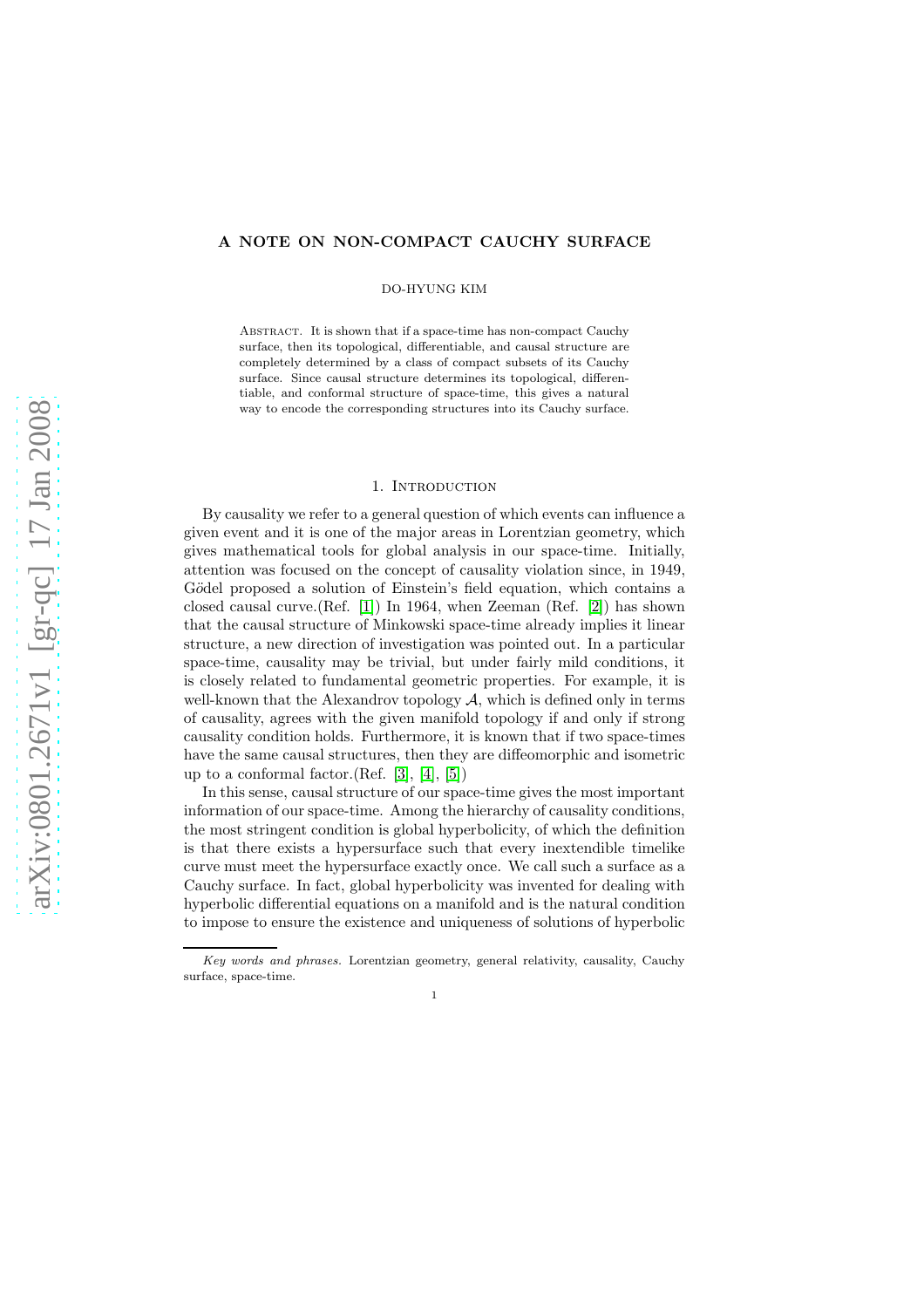equations.(Ref. [\[6\]](#page-18-1) and Chapter 10 of Ref. [\[7\]](#page-18-2)) This condition has also been used in the study of gravitational fields and in initial value problems.

In view of this, since any timelike curves must meet Cauchy surface exactly once, it is natural to expect that the information of basic structures of a given space-time can be encoded into its Cauchy surface in a way. In this paper, it is shown that, if a space-time is globally hyperbolic with non-compact Cauchy surface, then its topological, differentiable, and causal structure can be encoded into its Cauchy surface. By use of this, it is shown that, for given two space-times with non-compact Cauchy surfaces  $Σ$  and  $Σ'$ , if there exists a function  $f : Σ → Σ'$  such that f preserves the information which will be defined in this paper, then the two space-times are homeomorphic, diffeomorphic, and they are conformally isometric. In conclusion, since we can assume that Cauchy surface is spacelike hypersurface, we can say that the information of spacelike structure can determine the whole structure of its space-time, if the space-time has a non-compact Cauchy surface.

## 2. Basics on causality theory

By a space-time  $M$ , we mean a smooth, connected, Hausdorff n-dimensional Lorentzian manifold with signature  $(-, +, \dots, +)$ . We also assume that M is time-oriented. We define  $v \in T_pM$  to be timelike (null, spacelike, resp.) if its inner product with itself is less than (equal to, greater than, resp.) zero. A smooth curve with non-zero tangent is said to be timelike if its tangent is everywhere timelike and causal if the tangent is timelike or null. If there is a future-directed timelike curve from p to q, we write  $p \ll q$ and we say that q is a chronological future of p or p is a chronological past of q. If there is a future-directed causal curve from  $p$  to  $q$ , then we write  $p \leq q$  and we say that q is a causal future of p or p is a causal past of q. The relation " $p \le q$  but not  $p \ll q$ " is written  $p \to q$  and is termed horismos. We define a causal curve to be future-inextendible if it has no future endpoint and to be past-inextendible if it has no past endpoint. We define a subset  $S \subset M$  to be achronal if no two points are chronologically related. The following is the basic property of causal relations.

**Proposition 2.1.** (i) If  $x \leq y$  and  $y \ll z$ , then  $x \ll z$ . (ii) If  $x \ll y$  and  $y \leq z$ , then  $x \ll z$ . (iii) If  $x \to y$ , then there is a null geodesic from x to y without conjugate points.

**Definition.** The set  $I^+(x) = \{y \in M \mid x \ll y\}$  is called the chronological future of x;  $I^-(x) = \{y \in M \mid y \ll x\}$  is the chronological past of x;  $J^+(x) = \{y \in M \mid x \leq y\}$  is the causal future of  $x; J^-(x) = \{y \in M \mid y \leq y\}$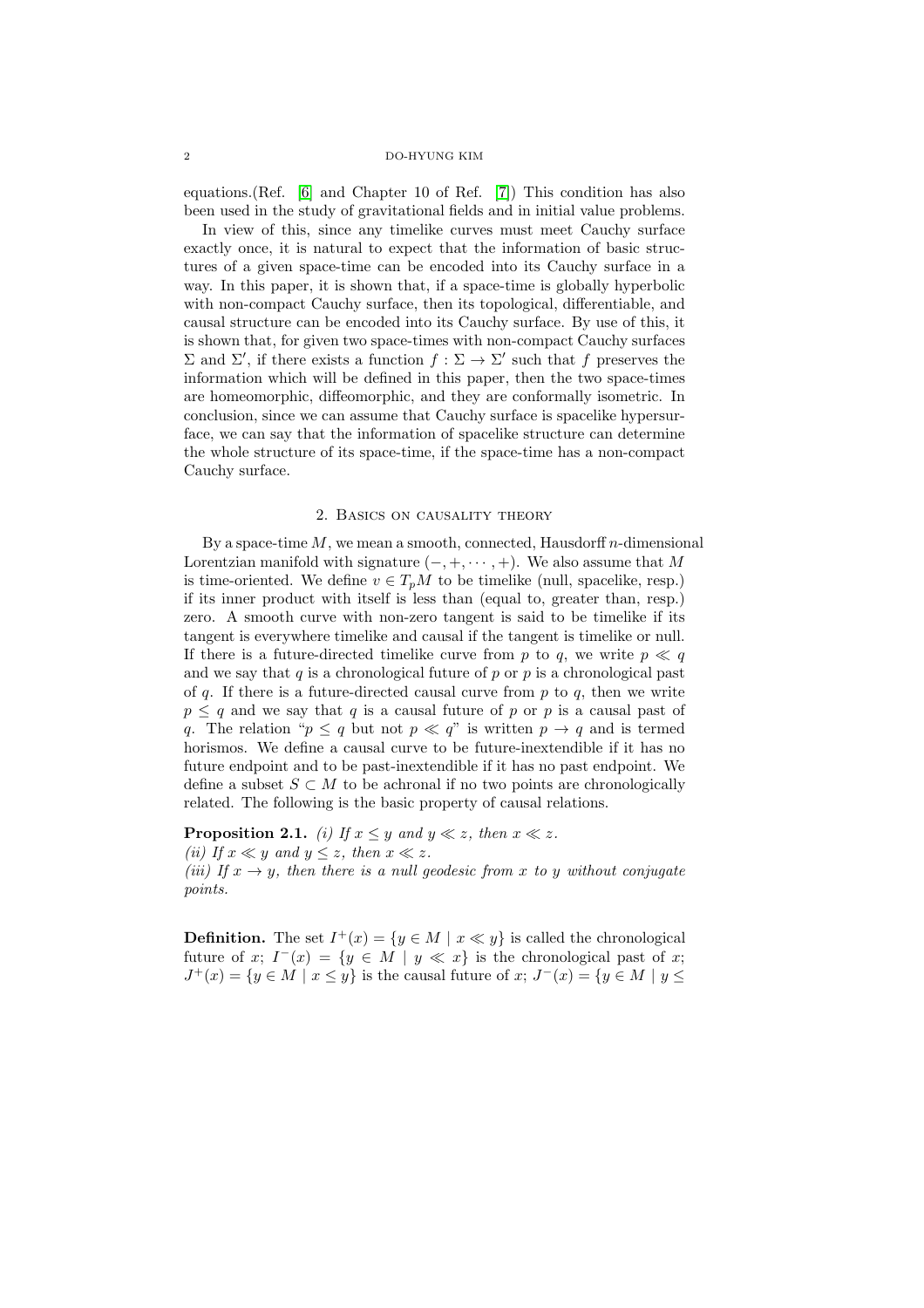x is the causal past of x. The chronological or causal future of a set  $S \subset M$ is defined by  $I^+(S) = \begin{bmatrix} \end{bmatrix}$ x∈M  $I^+(x)$ ,  $J^+(S) = \begin{bmatrix} \ \ \end{bmatrix}$ x∈M  $J^+(x)$ , respectively.

It is known that  $I^+(p)$  is always open and  $\partial J^-(p)$  is achronal of which the proof can be found in Ref. [\[8\]](#page-18-3), [\[9\]](#page-18-4), [\[10\]](#page-18-5). We turn next to the possibilities involving causality violations in space-times. If M contains a closed timelike curve, then an observer could take a trip from which he returns before his departure. In fact, it is known that causality condition has a intimate relation with the topology of space-time. For example, we can show that any compact space-time must have a closed timelike curve by the use of the fact that  $I^+(S)$  is always open. In connection with this, a number of causality conditions have been introduced in general relativity and we present some of them which will be used in this paper. Space-times which do not contain any closed timelike curve are said to be chronological. A space-time with no closed nonspacelike curves is said to be causal. A space-time is said to be distinguishing if for all points  $p$  and  $q$  in  $M$ , either  $I^+(p) = I^+(q)$  or  $I^-(p) = I^-(q)$  implies  $p = q$ . In a distinguishing spacetime, distinct points have distinct chronological futures and chronological pasts. Thus, points are distinguished both by their chronological futures and pasts. A space-time is said to be strongly causal at  $p$  if  $p$  has arbitrarily small neighborhood  $U$  such that no nospacelike curve intersects  $U$  in a disconnected set. Note that if M is distinguishing and  $p \in M$ , then p has an arbitrarily small neighborhood  $U$  of  $p$  such that any timelike curve from  $p$ can not intersects  $U$  in a disconnected set, whereas if  $M$  is strongly causal, then any timelike curve starting from any points in  $U$  can not intersect  $U$ in a disconnected set.

Since  $I^+(p)$  is open,  $I^+(p) \cap I^-(q)$  is open for any p and q in M. We can show that the sets of the form  $I^+(p) \cap I^-(q)$  defines a basis for a topology on  $M$ , which we will call the Alexandrov topology of  $M$ . If a space-time  $M$ is strongly causal, then we can state the close connection with the topology of M and its causal relation as the following well-known theorem shows.

Theorem 2.1. The followings are equivalent.

(ii) The Alexandrov topology agrees with the manifold topology.

(iii) The Alexandrov topology is Hausdorff.

*Proof.* See Theorem 4. 24. in [\[8\]](#page-18-3).  $\Box$ 

We say that  $I^+$  is inner continuous at  $p \in M$  if for each compact set  $K \subset I^+(p)$ , there exists a neighborhood U of p such that  $K \subset I^+(q)$ for each  $q \in U$ . We also define the set-valued function  $I^+$  to be outer

<sup>(</sup>i) M is strongly causal.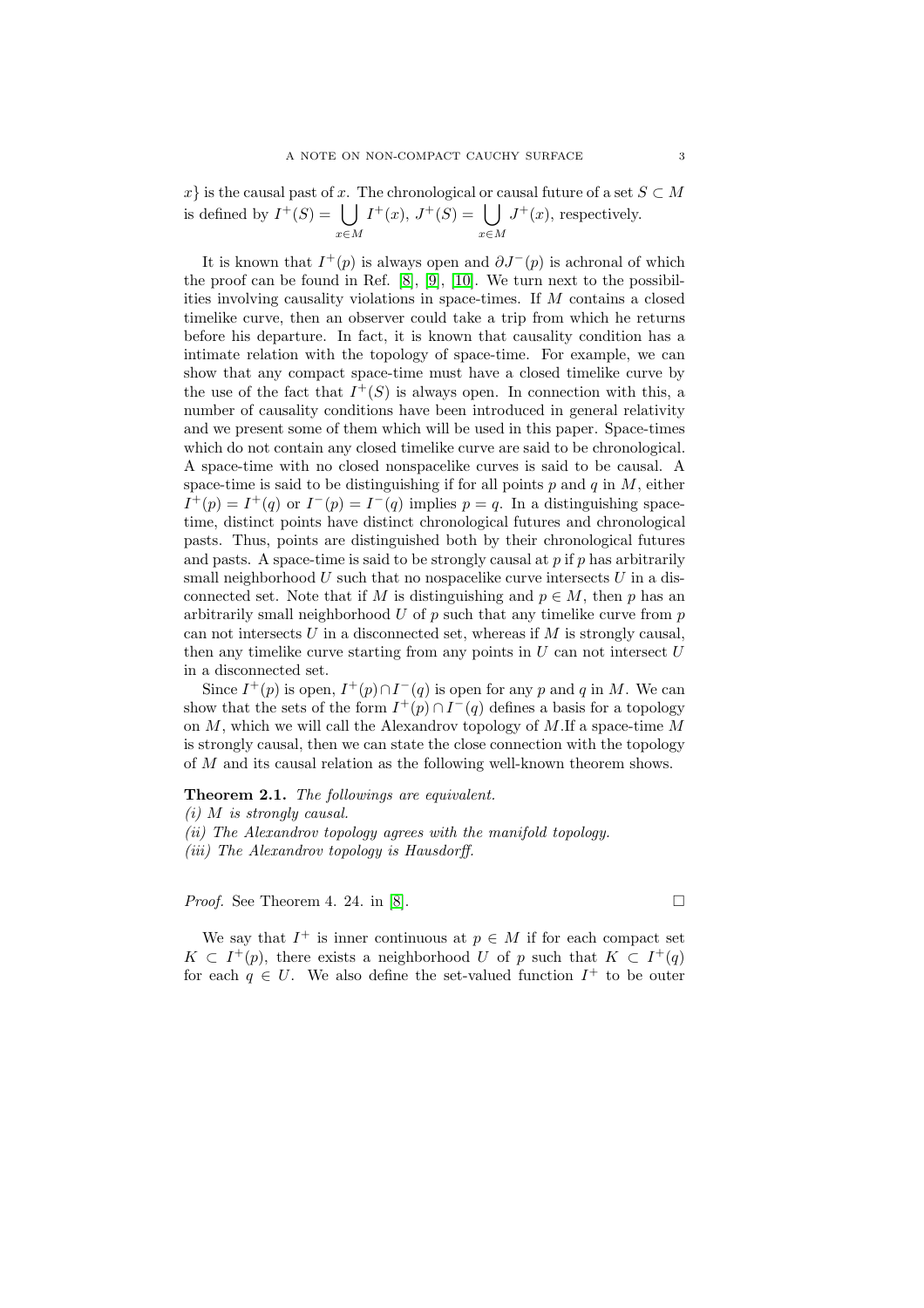continuous at  $p \in M$  if for each compact set  $K \subset M - \overline{I^+(p)}$ , there exists some neighborhood U of p such that  $K \subset M - \overline{I^+(q)}$  for each  $q \in U$ .

A distinguishing space-time is said to be causally continuous if the both  $I^+$  and  $I^-$  are outer continuous. Since  $I^+$  and  $I^-$  are always inner continuous (Ref. [\[11\]](#page-18-6)), the causally continuous space-times are those distinguishing space-times for which both the chronological future and past of a point vary continuously with the point.

One of the most important causality condition which we will discuss in this paper, is global hyperbolicity. Globally hyperbolic space-times have the important property, frequently invoked during specific geodesic constructions, that any pair of causally related points can be joined by a causal geodesic with maximal length.

**Definition.** A distinguishing space-time M is causally simple if  $J^+(p)$  and  $J^-(p)$  are closed subsets of M for all  $p \in M$ . A space-time M is globally hyperbolic if M is strongly causal and  $J^+(p) \cap J^-(q)$  is compact for any p and  $q$  in  $M$ .

We summarize the relations between the various causality relations in the following theorem. [\[8\]](#page-18-3), [\[9\]](#page-18-4), [\[10\]](#page-18-5)

Theorem 2.2. Let M be a space-time. Then the followings hold. (i) If  $M$  is globally hyperbolic, then  $M$  is causally simple. (ii) If  $M$  is causally simple, then  $M$  is causally continuous. (iii) If  $M$  is causally continuous, then  $M$  is strongly causal. (iv) If  $M$  is strongly causal, then  $M$  is distinguishing. (v) If  $M$  is distinguishing, then  $M$  is chronological.

It is known that a space-time  $M$  is globally hyperbolic if and only if there exists an  $(n-1)$  dimensional hypersurface  $\Sigma$  such that every inextendible timelike curve meets  $\Sigma$  exactly once. This implies that the surface must be achronal and we call the surface a Cauchy surface. Though a Cauchy surface must be achronal, it is shown that if  $M$  is globally hyperbolic, then M has a spacelike Cauchy surface. Since we assume that M is globally hyperbolic with non-compact Cauchy surface  $\Sigma$  in this paper, we can assume that the non-compact Cauchy surface  $\Sigma$  is spacelike.

**Definition.** Let S be an achronal subset of M. The edge of S is a set of points  $x$  such that for every neighborhood  $U$  of  $x$ , there are two points  $y$ and  $z$  in  $U$  and two timelike curves in  $U$  from  $y$  to  $z$ , just one of which meets S.

By the above definition, it is easy to see that if  $S$  is achronal, we have  $\overline{S} - S \subset \text{edge } S \subset \overline{S}.$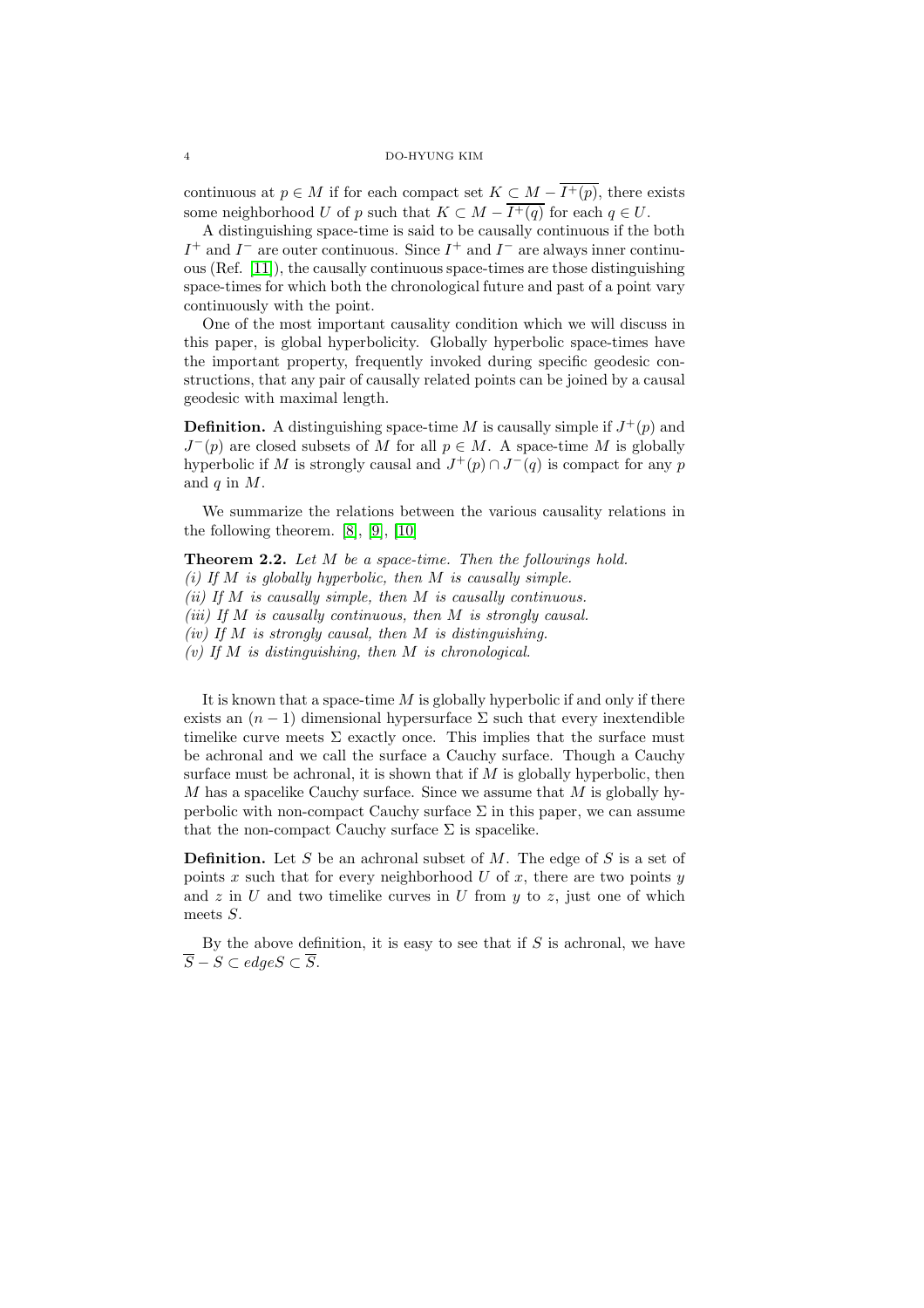**Proposition 2.2.** Let  $S \subset M$  be achronal. Then  $p \notin edges$  if and only if there is a neighborhood U of p such that  $S \cap U$  is an achronal boundary in the space-time manifold U.

*Proof.* See Proposition 5.8 in [\[8\]](#page-18-3)

By the above proposition, it is easy to prove the following.

Corollary. If  $S$  is achronal, then edge $S$  is closed.

<span id="page-4-0"></span>Proposition 2.3. Let S be achronal, then the followings hold. (i) S is a topological hypersurface if and only if  $S \cap edgeS = \emptyset$ . (ii) S is a closed topological hypersurface if and only if edgeS is empty.

*Proof.* See Chapter 14 in [\[10\]](#page-18-5)

<span id="page-4-1"></span>**Proposition 2.4.** Let x be in  $\partial I^-(S) - \overline{S}$ . Then there exists a null geodesic on  $\partial I^{-}(S)$  with past endpoint x, which is either future-inextendible or has a future endpoint on  $\overline{S}$ .

*Proof.* Since  $x \in \partial I^{-}(S)$ , we can choose a sequence  $\{x_i\}$  in  $I^{-}(S)$  which converges to x. Since  $\{x_i\} \in I^-(S)$ , we can choose a sequence  $\{p_i\}$  in S such that there is a timelike curve  $\gamma_i$  from  $x_i$  to  $p_i$ . Let  $\gamma$  be a limit curve of  $\gamma_i$ . Then  $\gamma$  is a future directed causal curve from x to S. If  $\gamma$  is timelike at a point, then  $x \in I^{-}(\overline{S}) = I^{-}(S)$ , which contradicts to  $x \in \partial I^{-}(S)$ . Thus  $\gamma$  is a null geodesic. Suppose that  $\gamma$  is not inextendible. Then, it has a future endpoint y in  $\partial I^-(S)$  since  $\partial I^-(S)$  is closed. If  $y \notin \overline{S}$  we can apply the above argument to get another null geodesic which does not continue  $\gamma$ . Since these two null geodesics have different directions, this contradicts to the achronality of  $\partial I^{-}(S)$ .

## 3. Causally admissible slice

Throughout this section we assume that  $M$  is a space-time with a noncompact Cauchy surface  $\Sigma$ .

**Definition.** A subset S of a Cauchy surface  $\Sigma$  is called a future admissible set or future admissible slice (past admissible, respectively) if there is  $p$ in M such that  $S = J^-(p) \cap \Sigma$   $(S = J^+(p) \cap \Sigma$ , respectively). We call future admissible sets and past admissible sets as causally admissible sets. If  $S_p = J^-(p) \cap \Sigma$   $(S_p = J^+(p) \cap \Sigma$ , respectively), we call p a representative point of  $S_p$ .

Since the same properties hold for past admissible sets, we only investigate the properties of future admissible sets in this section. For given  $p \in J^+(\Sigma)$ , let  $S_p = J^-(p) \cap \Sigma$  and  $S_p^{\circ} = I^-(p) \cap \Sigma$ . Then, since M is globally hyperbolic with non-compact Cauchy surface,  $S_p$  is a compact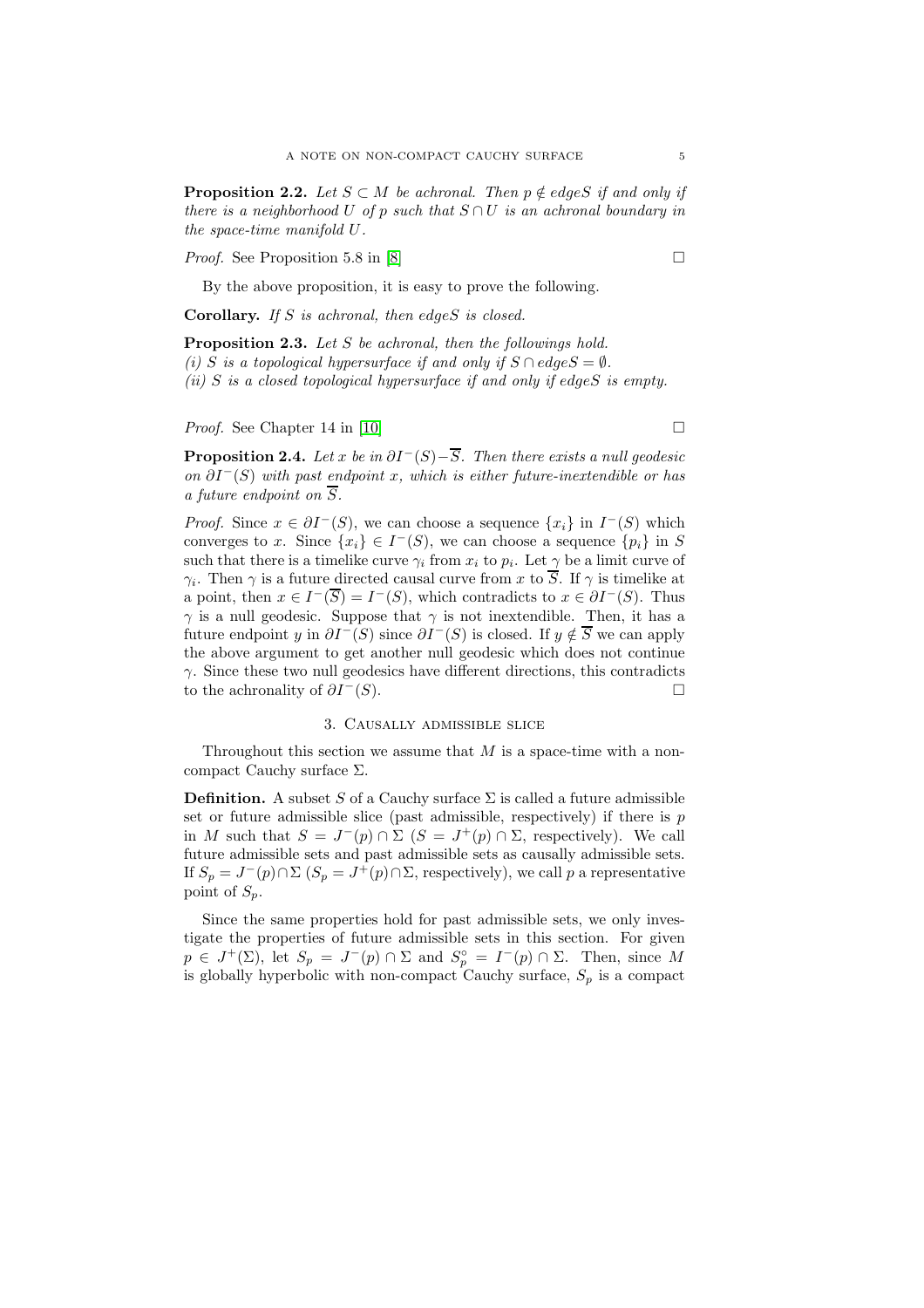subset of  $\Sigma$  and  $\Sigma - S_p \neq \emptyset$  for any  $p \in M$ . Since *edgeS* is a closed subset of compact  $S_p$ , edgeS is also a compact subset of M. We state some properties of  $S_p$  and  $S_p^{\circ}$  which will be used later.

<span id="page-5-1"></span>**Proposition 3.1.** If M is globally hyperbolic with a Cauchy surface  $\Sigma$ , and  $S \subset \Sigma$ , then edgeS is the same with the set of boundary points of S in Σ.

*Proof.* The proof of  $edge S \subset \partial S$  is almost trivial. Let x be a boundary point of S in  $\Sigma$ . Let U be a neighborhood of x in M. Since M is strongly causal, we can choose an Alexandrov basis  $I^+(p) \cap I^-(q)$  of x such that  $I^+(p) \cap I^-(q) \subset U$ . Since x is a boundary point of S in  $\Sigma$ , we can choose  $y_1 \in S$  and  $y_2 \in \Sigma - S$  in  $I^+(p) \cap I^-(q)$ . The existence of a timelike curve from p to q through  $y_1$  and a timelike curve from p to q through  $y_2$  implies that  $x \in edgeS$ .

From the above proposition, we can see immediately that  $edge S =$  $edge(\Sigma - S)$  and  $edgeS_p = \emptyset$  if and only if  $S_p = \Sigma$ . We also state some corollaries.

**Corollary.** If  $\Sigma$  is non-compact, then edge $S_p$  and edge $S_p^{\circ}$  are not empty for each  $p \in I^+(\Sigma)$ .

*Proof.* If  $edgeS_p = \emptyset$ , then by the above proposition, we have  $\partial S_p = \emptyset$  and thus we have  $S_p = \Sigma$ , which is a contradiction since  $S_p$  is compact and  $\Sigma$  is not. If  $edge S_p^{\circ} = \emptyset$  for some  $p \in I^+(\Sigma)$ , then  $S_p^{\circ}$  is closed by (ii) of Proposition [2.3.](#page-4-0) Since  $S_p^{\circ}$  is also open and  $\Sigma$  is connected, we have  $S_p^{\circ} = \Sigma$ . This implies that  $S_p = \sum_{r=1}^{p}$ , which is a contradiction.

Corollary.  $edgeS_p \subset \partial I^-(p) = \partial J^-(p)$ 

*Proof.* Let x be in  $edgeS_p$  and U be any neighborhood of x in M. Since  $edge S_p \subset \overline{S_p} = S_p$ , U contains a point of  $J^-(p)$ . Since M is globally hyperbolic, the closure of  $I^-(p)$  is the same with  $J^-(p)$ . Thus, U contains a point in  $I^-(p)$ . By the previous proposition, x is a boundary point of  $S_p$ in  $\Sigma$  and so U contains a point of  $\Sigma - S_p$ , which is not in  $I^-(p)$ .

<span id="page-5-0"></span>**Lemma 3.1.** If  $x \in edges_p$ , then  $x \to p$  and thus there exists a futuredirected null geodesic from x to p.

*Proof.* Since  $S_p$  is closed, we have  $x \in S_p$  and  $x \leq p$ . If  $x \ll p$ , then there exists a neighborhood U of x such that  $y \ll p$  for all  $y \in U$  since the relation  $\ll$  is open. This implies that  $U \cap \Sigma$  is an open neighborhood of x in  $\Sigma$  such that  $U \cap \Sigma \subset S_p$ , which is a contradiction to the fact that  $x \in edges$ . Thus,  $x \to p$  and we have a desired null geodesic.

In Proposition [2.4,](#page-4-1) we have seen that the boundary of a past set is generated by null geodesics. When  $M$  is globally hyperbolic, we can state the result more precisely as the following.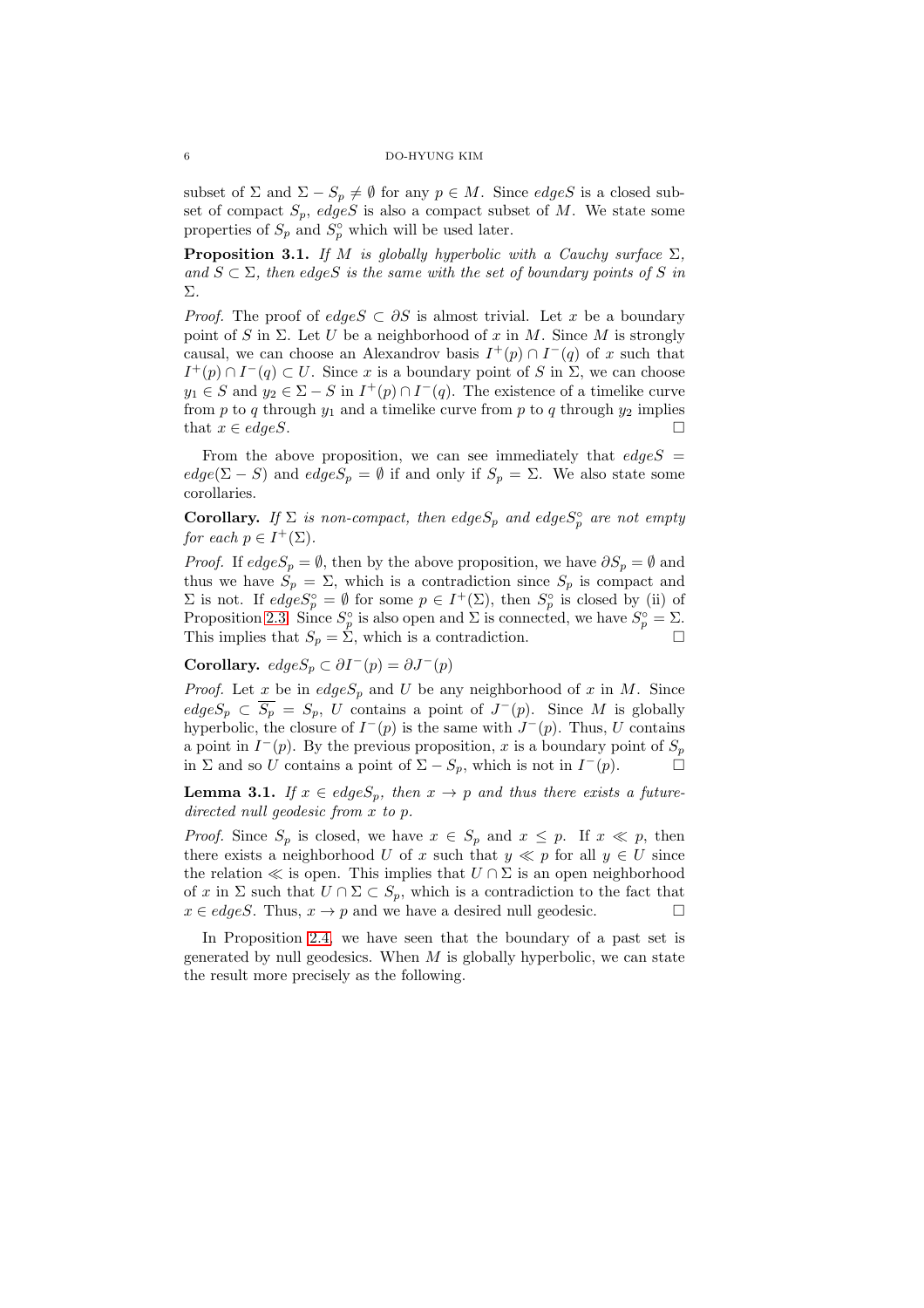<span id="page-6-0"></span>Lemma 3.2. Let M be globally hyperbolic with a non-compact Cauchy surface  $\Sigma$  and  $x \in \partial I^{-}(S) - \overline{S}$  with  $S \subset \Sigma$ . Then there exists a futuredirected null geodesic from x with future endpoint in edgeS.

Proof. By Corollary 3. 32 in Reference [\[9\]](#page-18-4) and by Proposition [2.4,](#page-4-1) there is a future-directed null geodesic  $\gamma$  from x to  $y \in \overline{S}$ . It remains to show that  $y \in edges$ . Assume that  $y \notin edges$ . Then by the definition of edge, we can choose a neighborhood U of y such that if  $\alpha$  is a timelike curve in U from  $z_1 \in U$  to  $z_2 \in U$ , then any other timelike curve from  $z_1$  to  $z_2$  must meet S if and only if  $\alpha$  does. If we choose a point  $z_1$  in  $U \cap I^-(y)$ , then since  $y \in \overline{S}$ , an open neighborhood  $I^+(z_1) \cap I^-(z_2)$  of y contains a point in S for some suitably chosen  $z_2 \in U \cap I^+(y)$ . Then we get the timelike curve  $\alpha$  from  $z_1$  to  $z_2$  through a point in S. Therefore, every timelike curve in U from  $z_1$  to  $z_2$  must meet S. Since y is the future endpoint of  $\gamma$ , there is  $t_0$  such that  $\gamma(t_0) \in I^+(z_1) \cap I^-(z_2)$  and  $\gamma(t_0) \neq y$ . If we consider a future directed timelike curve from  $z_1$  to  $\gamma(t_0)$  followed by a timelike curve from  $\gamma(t_0)$  to  $z_2$ , then it must meet S and we have  $x \in I^-(S)$ . This is a contradiction to the fact that  $x \in \partial I^{-}(S)$ .

If S is a future admissible set, then there is a point p such that  $S =$  $J^-(p) \cap \Sigma$ . It is natural to ask whether such a realizing point p can be uniquely determined. It is easy to see that in two-dimensional Einstein's static universe which has a compact Cauchy surface, there are infinitely many points such that  $J^-(p) \cap \Sigma$  is the whole of  $\Sigma$ . However, the next proposition tells us that such a point can be uniquely determined if  $\Sigma$  is non-compact.

# <span id="page-6-1"></span>**Proposition 3.2.** If  $\Sigma$  is non-compact and  $S_p = S_q$ , then  $p = q$ .

*Proof.* We assume that  $p \neq q$  and denote  $S_p = S_q$  by S. Since  $I^-(S) \neq$  $I^-(\Sigma)$ , we can choose  $y \in \partial I^-(S) - \overline{S}$  and we must have  $y \in \partial I^-(p)$  and  $y \in \partial I^-(q)$  since  $S_p = S_q$ . Then by Lemma [3.2,](#page-6-0) there is a null geodesic  $\gamma_x$  from y to  $x \in edges$  which generates  $\partial I^-(S)$ . Since  $x \in edges$ , by Lemma [3.1,](#page-5-0) there are two null geodesics  $\gamma_p$  and  $\gamma_q$  from x to p and q, which generates  $\partial I^-(p)$  and  $\partial I^-(q)$ , respectively. Let us assume that the tangent vectors of  $\gamma_p$  and  $\gamma_q$  have different directions at x. If  $\gamma_x$  and  $\gamma_p$  does not constitute a single null geodesic, then we have  $y \ll p$  which contradicts to the fact that  $y \in \partial I^{-}(S)$ . Thus  $\gamma_x$  and  $\gamma_p$  constitute a single null geodesic. However, this implies that  $\gamma_x$  and  $\gamma_q$  does not constitute a single null geodesic since  $\gamma_p$  and  $\gamma_q$  have different directions at x and thus we have  $y \ll q$ . This is a contradiction to  $y \in \partial I^-(q)$ . Therefore,  $\gamma_p$  and  $\gamma_q$ must have the same direction at  $x$ . Since the two curves are geodesics with the same initial direction, we can treat them as the same null geodesic and we denote the geodesic by  $\gamma$ . By the same argument we can choose another  $x' \in edges$  and two null geodesics  $\gamma_p'$  and  $\gamma_q'$  from  $x'$  to p and q. By the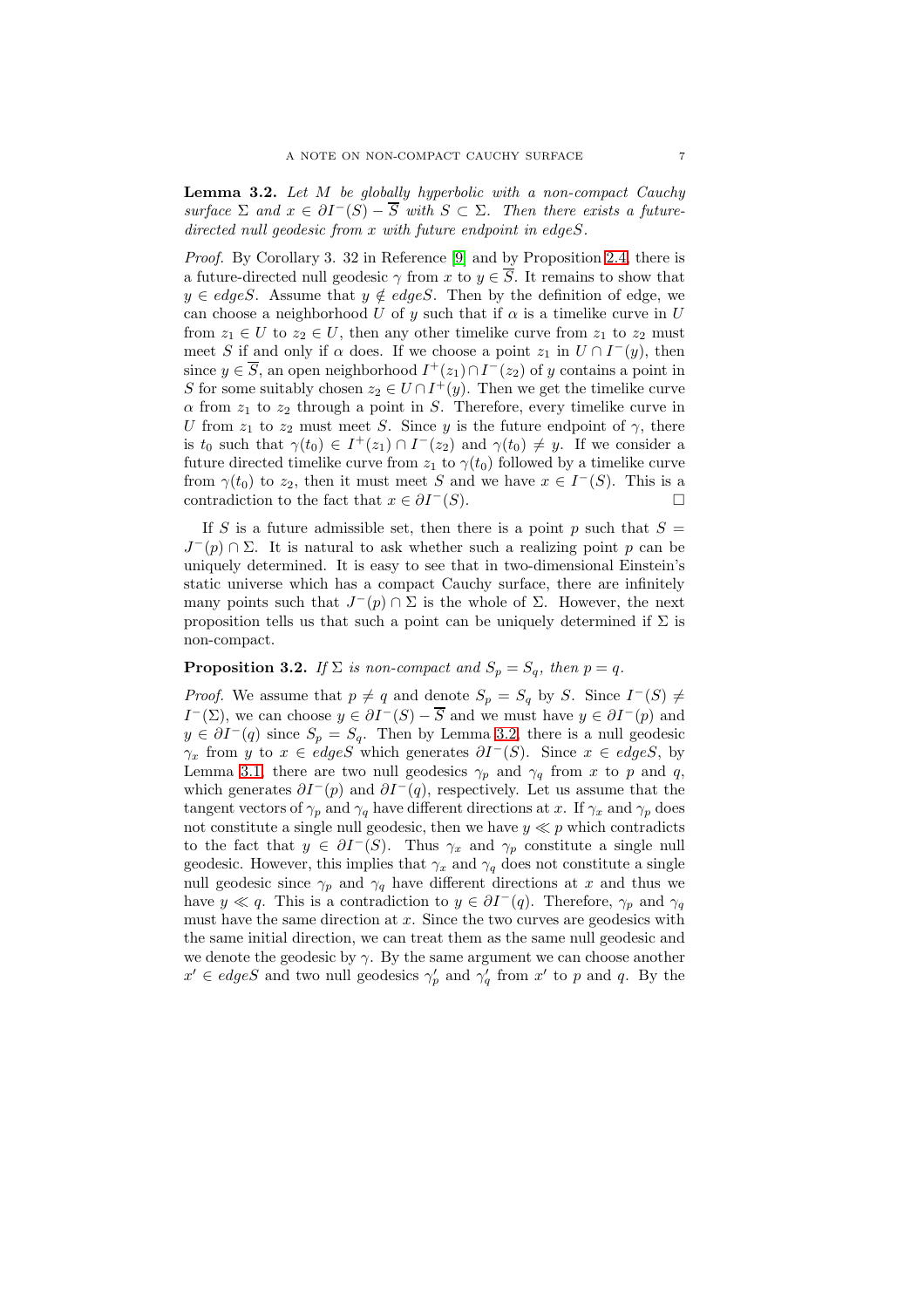same reason as above,  $\gamma'_p$  and  $\gamma'_q$  must have the same initial direction. We denote the null geodesic by  $\gamma'$ . Without loss of generality, we can assume that  $\gamma$  and  $\gamma'$  meet at p first. If we follow the curve  $\gamma$  from x to p and the curve  $\gamma'$  from p to q, we must have that  $x \ll q$  since  $\gamma$  and  $\gamma'$  have different directions at p. This again gives a contradiction to the fact that  $x \in \partial I^-(q)$ . This contradiction stems from the assumption that  $p \neq q$  and we must conclude that  $p = q$ 

# $\textbf{Proposition 3.3.} \ \ S_p = \overline{S_p^\circ}$

*Proof.* Clearly,  $S_p^{\circ} \subset S_p$  and thus  $\overline{S_p^{\circ}} \subset \overline{S_p} = S_p$  since  $S_p$  is closed. Conversely we show that  $S_p \subset \overline{S_p^{\circ}}$ . Let  $x \in S_p$ , then  $x \leq p$ . If  $x \ll p$ , then  $x \in S_p^{\circ} \subset \overline{S_p^{\circ}}$ . If x and p does not satisfy  $x \ll p$ , then we have  $x \to p$ . This means that  $x \in \partial J^-(p)$ . Since M is globally hyperbolic, we have  $J^-(p) = \overline{I^-(p)}$  and thus any neighborhood of x contains a point of  $I^-(p)$ . Let  $U$  be any neighborhood of  $x$  such that no causal curves intersect  $U$ in a disconnected set and  $I^+(y) \cap I^-(z)$  be an Alexandrov neighborhood of x such that  $I^+(y) \cap I^-(z) \subset U$ . Then  $I^+(y) \cap I^-(z)$  contains a point y' in  $I^-(p)$  and we get a timelike curve  $\gamma$  from p to y through y'. Since  $y \in I^-(x)$  and  $x \in \Sigma$ ,  $\gamma$  must meet  $\Sigma$  in  $I^+(y) \cap I^-(z) \subset U$ . This means that  $U \cap S_p^{\circ}$  $\neq \emptyset$ .

In Proposition [3.2,](#page-6-1) we have shown that the representative point of a future causally admissible set is unique. By the above proposition, we can see immediately that the same result holds for  $S_p^{\circ}$ .

Corollary. If  $S_p^{\circ} = S_q^{\circ}$ , then  $p = q$ .

*Proof.* By taking the closure in both sides of  $S_p^{\circ} = S_q^{\circ}$ , we get  $S_p = S_q$  by the above proposition. By Proposition [3.2,](#page-6-1) we have  $p = q$ .

In Proposition [3.1,](#page-5-1) we have shown that  $edgeS_p$  is the same with the set of boundary points of  $S_p$  in  $\Sigma$ . Since  $S_p = \overline{S_p^{\circ}}$  the above proposition implies that  $S_p^{\circ} \cup$  edge $S_p = S_p^{\circ}$  and  $S_p -$  edge $S_p = S_p^{\circ}$  in  $\Sigma$ . Thus, we have the following proposition.

**Proposition 3.4.** If  $x \in S_p - edges_p$ , then there exists a future directed timelike curve from x to p.

*Proof.* By the above argument, we have  $S_p - edge S_p = S_p^{\circ}$  and the result follows.  $\Box$ 

<span id="page-7-0"></span>Lemma 3.3. Let A and B be proper subsets of a topological space. If  $A \subset B$  and  $\partial A \cap \partial B = \emptyset$ , then  $A \subset intB$ .

*Proof.* Assume that  $\exists x \in A - intB$ . Then for any neighborhood U of x contains a point  $z \notin B$  by the definition of interior. Since  $x \in A \subset B$ , we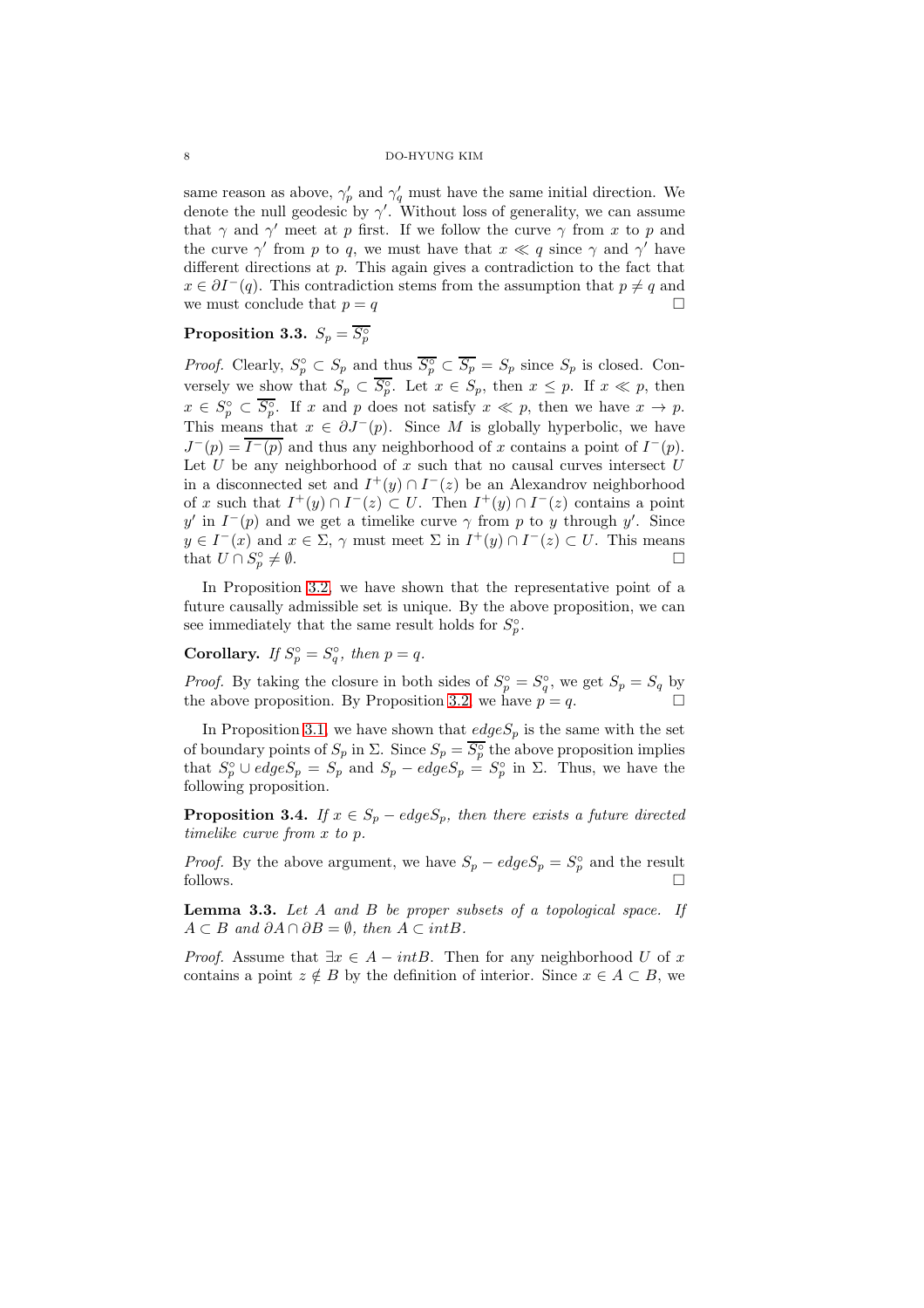have  $x \in \partial B$ . Since  $z \notin B$  and  $A \subset B$ , we have  $z \notin A$  and thus  $x \in A$ implies that  $x \in \partial A$ . This contradicts to  $\partial A \cap \partial B = \emptyset$ .

<span id="page-8-0"></span>**Proposition 3.5.** If  $S_p \subset S_q$  and  $edge S_p \cap edge S_q = \emptyset$ , then  $S_p \subset S_q^{\circ}$ . In other words, every point in  $S_p$  can be connected by a timelike curve to q.

<span id="page-8-3"></span>*Proof.* Since  $edgeS_p \cap edgeS_q = \emptyset$ , Proposition [3.1](#page-5-1) gives  $\partial S_p \cap \partial S_q = \emptyset$  in the space  $\Sigma$ . By Lemma [3.3,](#page-7-0) we have  $S_p \subset intS_q = S_q^{\circ}$ . <sup>1</sup> <sup>1</sup> □

#### 4. Properties of causally admissible slices

In the previous section, we have defined and investigated some properties of causally admissible sets, which are the building blocks for encoding the geometric information of space-time into its Cauchy surface. In this section, we show how the causally admissible sets can be used to encode the information. By the same reason, we investigate and state the properties of future admissible slices since the same properties hold for past admissible slices.

<span id="page-8-2"></span>**Proposition 4.1.** If  $p \leq q$ , then  $S_p \subset S_q$ .

*Proof.* Let  $x \in S_p$  then, by definition, we have  $x \leq p$ . Since  $p \leq q$ , by the transitivity of the relation  $\leq$ , we have  $x \leq q$ . This implies that  $x \in S_q$  and the proof is completed.

For chronological relation  $\ll$ , we have one more condition that  $edgeS_p \cap$  $edgeS<sub>q</sub> = \emptyset$ , as the following proposition shows.

<span id="page-8-1"></span>**Proposition 4.2.** If  $p \ll q$ , then  $S_p \subset S_q$  and  $edgeS_p \cap edgeS_q = \emptyset$ 

*Proof.* It is clear that  $S_p \subset S_q$ . If  $S_p = S_q$ , then  $S_p = I^-(q) \cap \Sigma$  since  $S_p = J^-(p) \cap \Sigma \subset I^-(q) \cap \Sigma \subset J^-(q) \cap \Sigma = S_q$ . This implies that  $S_p$ is open in  $\Sigma$ . Since  $S_p$  is closed in  $\Sigma$  and  $\Sigma$  is connected, we must have  $S_p = \Sigma$  which is a contradiction.

If there exists x in  $edgeS_p \cap edgeS_q$ , then by Proposition [3.1,](#page-5-0) we have  $x \to p$  and  $x \to q$ . However, since  $p \ll q$ , we have  $x \ll q$  which contradicts to  $x \to q$ .

By the above Proposition and Proposition [3.5,](#page-8-0) we can see that the set  $S_p$  strictly increases as p goes to its chronological future.

One of the goals of this section is to show that the converses of the above two propositions are also satisfied. To this end, we need another tool, the concept of domain of dependence.

**Definition.** The future domain of dependence of  $S$ ,  $D^+(S)$ , is the set of all points  $p$  such that every past-inextendible timelike curve from  $p$  intersects S. The past domain of dependence  $D^{-}(S)$ , is defined in a similar way by interchanging the roles of past and future. The domain of dependence of S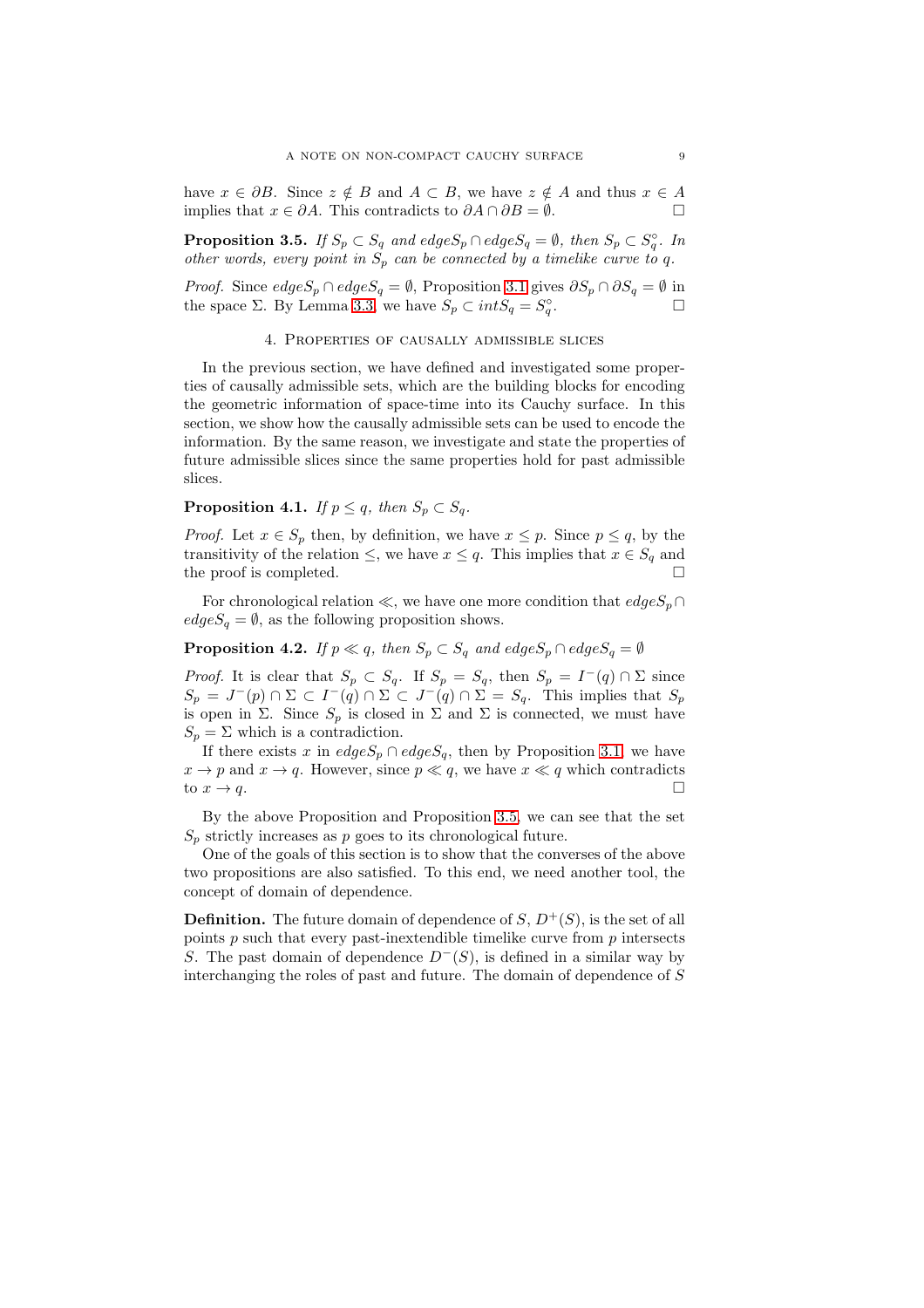is the set  $D(S) = D^+(S) \cup D^-(S)$ . The future Cauchy horizon of S,  $H^+(S)$ , is defined as  $H^+(S) = \{x \mid x \in D^+(S) \text{ and } I^+(x) \cap D^+(S) = \emptyset\}.$  The past Cauchy horizon,  $H^{-}(S)$ , is defined in a similar way by interchanging the roles of past and future. The Cauchy horizon of S is the set  $H(S)$  =  $H^+(S) \cup H^-(S)$ .

In terms of domain of dependence, it is easy to see that  $M$  is globally hyperbolic if and only if there exists an achronal hypersurface  $\Sigma$  such that  $D(\Sigma) = M$ . The followings are well-known properties of domain of dependence and the proof can be found in Ref.[\[8\]](#page-18-3), [\[10\]](#page-18-5).

<span id="page-9-0"></span>Proposition 4.3. Let S be achronal and closed. Then the followings hold. (i)  $D^+(S)$  is closed.

(ii)  $H^+(S)$  is achronal and closed. (iii)  $\partial D^+(S) = H^+(S) \cup S$ .  $(iv)$  ∂D(S) = H(S). (v)  $I^+(edges) \cap D^+(S) = \emptyset$ .

We now investigate relations between  $J^-(p)$  and  $D^+(S_p)$ .

<span id="page-9-2"></span>**Proposition 4.4.** If we let  $S_p = J^-(p) \cap \Sigma$ , then  $p \in H^+(S_p)$ .

*Proof.* It is easy to see that  $p \in D^+(S)$  and we omit the proof. Assume that  $p \notin H^+(S_p)$ . Then there exists x in  $D^+(S_p)$  such that  $p \ll x$ . Since  $p \ll x$ , by Proposition [4.2](#page-8-1) and Proposition [3.5,](#page-8-0) we have  $S_p \subset S_x^{\circ} \subset S_x$ . In other words, there exists a past-directed timelike curve from  $x$  that does not meet  $S_p$ , which is a contradiction to  $x \in D^+(S_p)$ .

<span id="page-9-1"></span>**Proposition 4.5.** If M is globally hyperbolic with Cauchy surface  $\Sigma$ , then  $D^+(S) \cap I^+(S) = I^+(S) - I^+(edges)$  for any  $S \subset \Sigma$ .

*Proof.* To show the inclusion  $D^+(S) \cap I^+(S) \subset I^+(S) - I^+(edge S)$  is easy from (v) in Proposition [4.3.](#page-9-0) To show the reverse inclusion, let us assume that there exists x in  $I^+(S)$  such that  $x \notin D^+(S)$ . Then, there exists a past-inextendible timelike curve  $\gamma$  from x that does not meet S. Since  $\gamma$ is inextendible and M is globally hyperbolic,  $\gamma$  must meet  $\Sigma$  at a point in  $\Sigma - S$ . Thus,  $\gamma$  must meet  $\partial I^+(S)$  at y, say. By Lemma [3.2,](#page-6-0) there exists a null geodesic from y to a point in  $edgeS$ . Then the curve  $\gamma$  from x to y joined with null geodesic from y to the point in  $edgeS$  implies that  $x \in I^+(edges)$  and the proof is completed.

<span id="page-9-4"></span>**Lemma 4.1.** If M is globally hyperbolic, then the relation  $\leq$  is closed.

*Proof.* See the Lemma 22 of Chapter 14 in Ref [\[10\]](#page-18-5).  $\Box$ 

<span id="page-9-3"></span>**Proposition 4.6.** Let  $x \in H^+(S) - S$  with  $S = S_p$  for some  $p \in I^+(\Sigma)$ where  $\Sigma$  is a Cauchy surface. Then there exists a null geodesic on  $H^+(S)$ from x to a point in edgeS.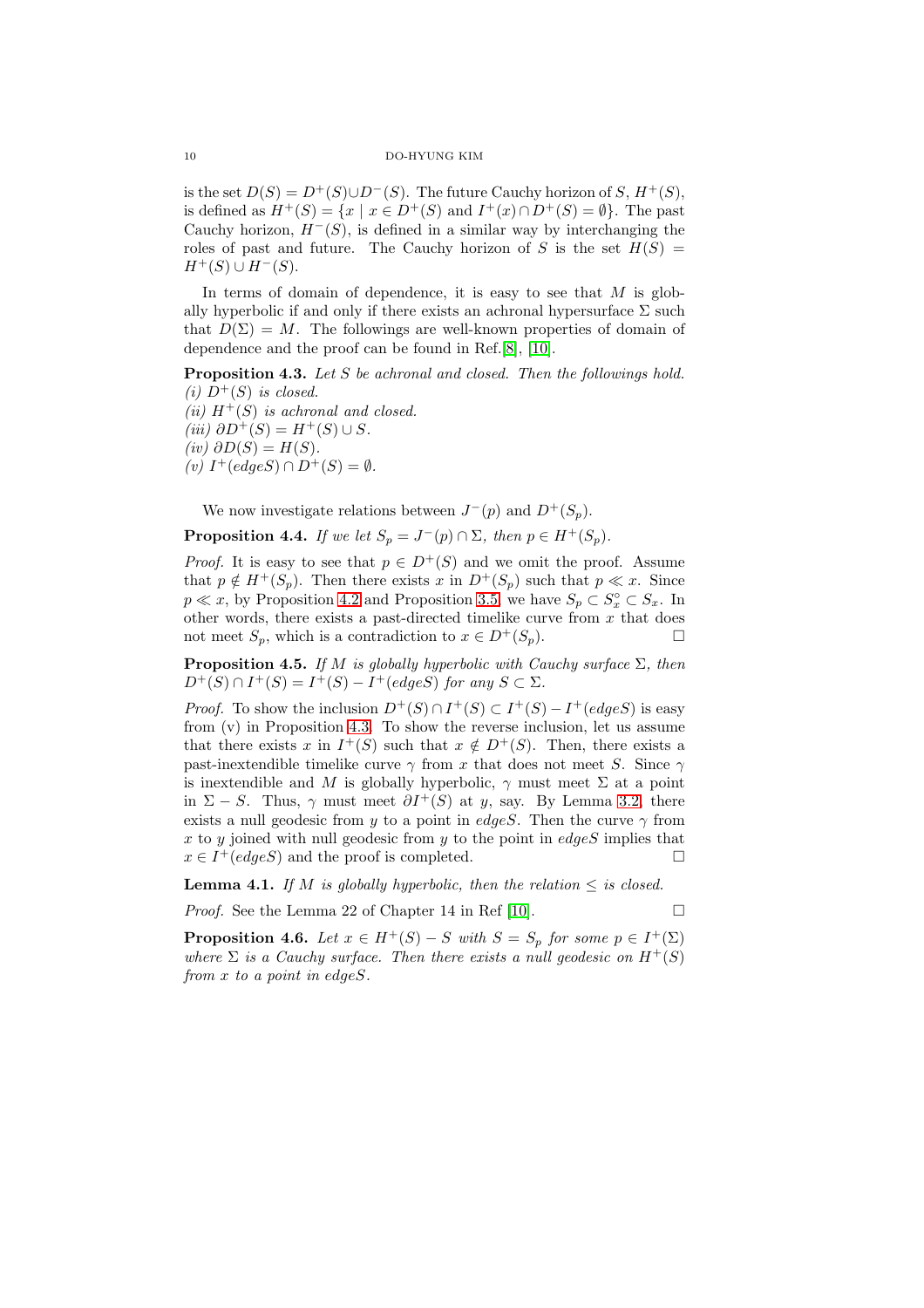*Proof.* Let  $\{x_i\}$  be a sequence in  $I^+(x)$  such that  $x_{i+1} \ll x_i$  and  $x_i$  converges to x. Then, since  $x \in H^+(S)$ ,  $x_i \notin D^+(S)$ . By Proposition [4.5,](#page-9-1) for each  $x_i$ , there exists  $y_i$  in edgeS such that  $y_i \ll x_i$ . Since edgeS is compact, without loss of generality, we can assume that there exists a point  $y \in edgeS$ , such that  $y_i$  converges to y. Since  $y_i \ll x_i$  and M is globally hyperbolic, we have  $y \leq x$  by the above lemma. If  $y \ll x$ , then  $x \in I^+(edges)$ , which contradicts to  $x \in D^+(S)$ . Thus, we must have  $y \rightarrow x$  and we get a null geodesic  $\eta$ . It remains to show that every point on  $\eta$  lies on  $H^+(S)$ . Let z be a point on the null geodesic  $\eta$ . Let U be a neighborhood of z that lies in  $I^+(S)$ . Then any chronological future point of z in U must be in  $I^+(edges)$ , which is is not in  $D^+(S)$  by Proposition [4.5.](#page-9-1) Let z' be a point in U such that  $z' \ll z$ . Then  $z \to x$  implies that  $z' \ll x$ . Let  $\gamma$  be a timelike curve from x to z'. Then, since  $z' \in U \subset I^+(S)$ ,  $γ$  does not meet Σ. Thus any past inextendible timelike curve  $γ'$  from  $z'$ must meet S since  $\gamma \cup \gamma'$  is a past inextendible timelike curve from x and  $x \in H^+(S)$ . That is to say, any neighborhood U of z contains points in  $D^+(S)$  and not in  $D^+(S)$ . Therefore, we have  $z \in \partial D^+(S) = H^+(S) \cup S$ , and  $z \in H^+(S)$ .

In Proposition [2.4,](#page-4-1) we have seen that for  $x \in \partial J^-(p)$ , there exists a future-directed null geodesic from x to p which generates  $\partial J^-(p)$ . If we extend the generating null geodesic to the past, we can not assure that the geodesic be on  $\partial J^-(p)$  as in the case with two-dimensional Einstein's static universe. However, in the following theorem, we show that if the generating null geodesic is extended to the past beyond  $x$ , it must reach the point in  $edgeS_p$  if  $\Sigma$  is non-compact, which plays the key role for the proof of converses of Proposition [4.1](#page-8-2) and Proposition [4.2.](#page-8-1)

<span id="page-10-0"></span>Theorem 4.1. Let M be globally hyperbolic with non-compact Cauchy surface  $\Sigma$ . For  $p \in I^+(\Sigma)$ , let  $S_p = J^-(p) \cap \Sigma$ . Then, for any  $x \in \partial J^-(p)$ , there exists z' in edge $S_p$  such that  $z' \rightarrow x \rightarrow p$  constitute a single null geodesic.

*Proof.* Choose a sequence  $\{p_i\}$  in  $I^+(p)$  such that  $p_{i+1} \ll p_i$  and  $p_i$  con-verges to p. Then by Proposition [4.4,](#page-9-2) each  $p_i \notin D^+(S_n)$ . Since  $x \to p$  and  $p \ll p_i$ , we have  $x \ll p_i$  and thus we can choose a past directed timelike curve  $\alpha_i$  from each  $p_i$  to x. Since  $p_i \notin D^+(S_p)$  and  $x \in D^+(S_p)$ , the curve  $\alpha_i$  must meet  $H^+(S_p)$  at, say,  $z_i$ . By Proposition [4.6,](#page-9-3) we get another sequence  $\{z'_i\}$  in edge $S_p$  such that  $z'_i \to z_i$ . Since edges<sub>p</sub> is compact, there exists a point z' in edge  $S_p$  such that  $z'_i$  converges to  $z'$ . For the sequence  $\{z_i\}$ , since each  $z_i$  is in  $\hat{J}^+(x) \cap J^-(p_1)$  which is compact, there exists a point z in  $J^+(x) \cap J^-(p_1)$  such that  $z_i$  converges to z. Since  $H^+(S_p)$  is closed and  $z_i \in H^+(S_p)$ , we have  $z \in H^+(S_p) \subset D^+(S_p)$ . Since  $z_i' \leq z_i$  and M is globally hyperbolic, we have  $z' \leq z$  by Lemma [4.1.](#page-9-4) If  $z' \ll z$ , then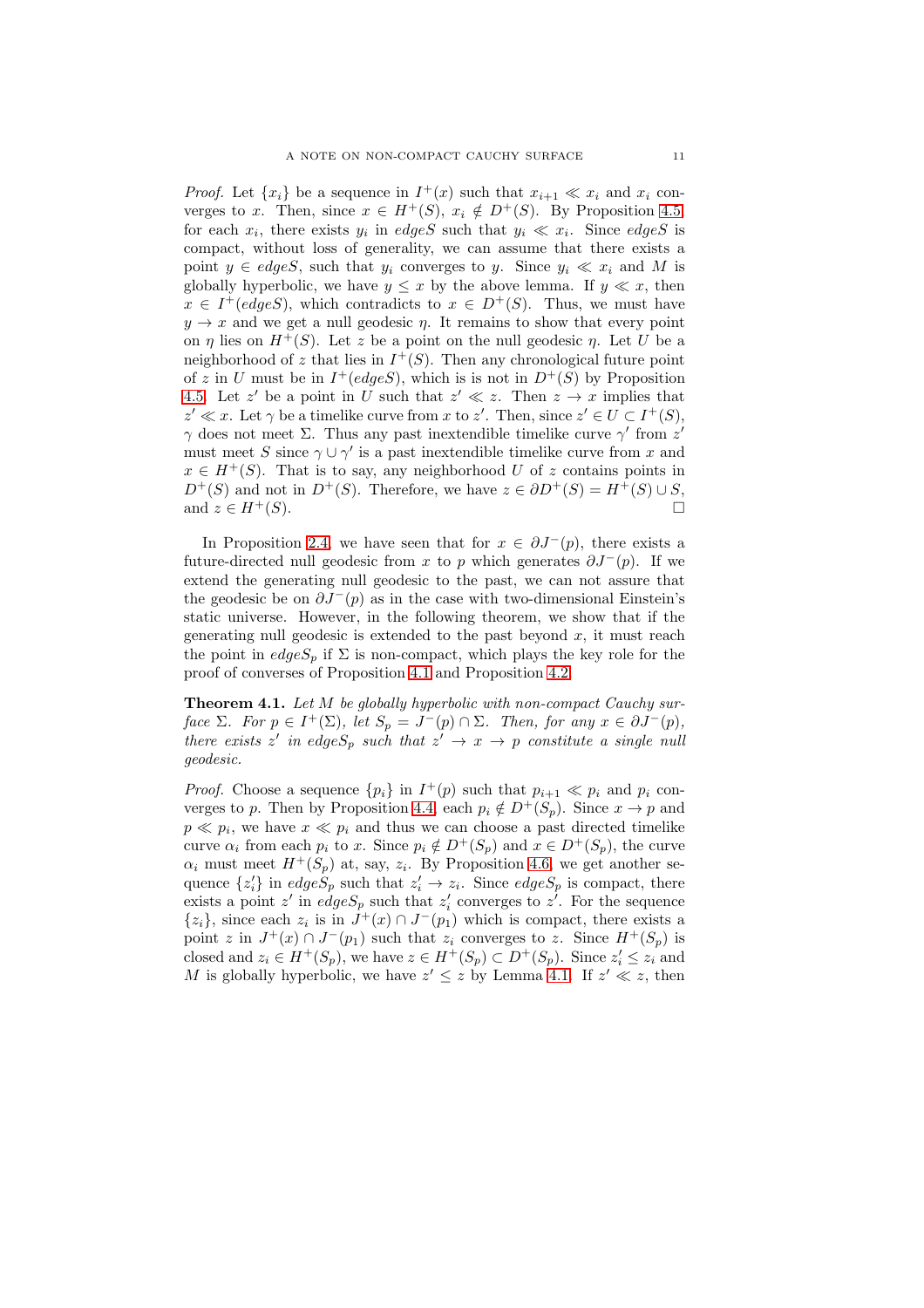$z \in I^+(edge S_p)$  which contradicts to Proposition [4.5](#page-9-1) since  $z \in D^+(S_p)$ . Therefore, we must have  $z' \to z$ . Likewise,  $z_i \ll p_i$  implies that  $z \leq p$ . If  $z \ll p$ , then this contradicts to the achronality of  $H^+(S_p)$ . Therefore we must have  $z \to p$ .

We have shown that  $z' \to z$  and  $z \to p$ . If the corresponding two null geodesics from  $z'$  to  $z$  and from  $z$  to  $p$  have different direction at  $z$ , then we have  $z' \ll p$ , which contradicts to Lemma [3.1.](#page-5-0) Therefore the two null geodesics constitute a single null geodesic. This implies that  $z \in \partial J^-(p)$ . If  $x = z$ , then we have the desired null geodesic  $z' \rightarrow z = x \rightarrow p$ . Now let us assume that  $x \neq z$ . Since  $x \leq z_i$  and M is globally hyperbolic, we have  $x \leq z$  by Lemma [4.1.](#page-9-4) If  $x \ll z$ , then this contradicts to the achronality of  $\partial J^-(p)$  and thus we have  $x \to z$ . If two null geodesics from  $x \to z$  and  $z \rightarrow p$  have different direction at z the, we have  $x \ll p$  which contradicts to  $x \to p$ . Thus, two null geodesics  $x \to z$  and  $z \to p$  constitute a single null geodesic. By the uniqueness of geodesics, we have  $z' \to x \to z \to p$ , which constitute a single null geodesic and the proof is completed.  $\Box$ 

Now we are in a position to prove the converse of Proposition [4.1](#page-8-2) and Proposition [4.2.](#page-8-1)

# <span id="page-11-0"></span>**Proposition 4.7.** If  $S_p \subset S_q$  for p and q in  $J^+(\Sigma)$ , then  $p \leq q$ .

*Proof.* Assume that  $p \notin J^-(q)$  and let  $\gamma$  be a past-directed timelike curve from p. Then  $\gamma$  must meet  $S_p^{\circ}$ . Since  $S_p^{\circ} \subset S_q^{\circ} \subset S_q$  by hypothesis,  $\gamma$  must meet  $\partial J^-(q)$  at a point x. By Theorem [4.1,](#page-10-0) there exists a past-directed null geodesic from x to a point in  $edgeS_q$ . By combining the timelike curve  $\gamma$  and the null geodesic, we have  $p \in I^+(edges_q)$ . By the definition of edge, this implies that a past-directed timelike curve from  $p$  can reach a point in  $\Sigma$  outside  $S_q$ . However, this contradicts to  $S_p \subset S_q$ . Thus we have,  $p \in J^-(q)$  and  $p \le q$ .

By combining Proposition [4.1](#page-8-2) and Proposition [4.7,](#page-11-0) we have the following theorem.

<span id="page-11-2"></span>**Theorem 4.2.** Let p and q be in  $J^+(\Sigma)$ . Then  $p \leq q$  if and only if  $S_p \subset S_q$ .

Now we can prove how the causally admissible slices of  $\Sigma$  determine timelike relations in  $J^+(\Sigma)$ .

<span id="page-11-1"></span>**Theorem 4.3.** Let p and q be in  $J^+(\Sigma)$ . Then  $p \ll q$  if and only if  $S_p \subset S_q$  and edge $S_p \cap edgeS_q = \emptyset$ .

Proof. The "only if" part is proved in Proposition [4.2.](#page-8-1) It remains to show the "if" part. By Proposition [4.7,](#page-11-0)  $S_p \subset S_q$  implies that  $p \leq q$ . If  $p \to q$ , then we have  $p \in \partial J^{-}(q)$  and by Theorem [4.1](#page-10-0) again, there exists  $z \in edgeS_q$  such that two null geodesics  $z \to p$  and  $p \to q$  constitute a single null geodesic.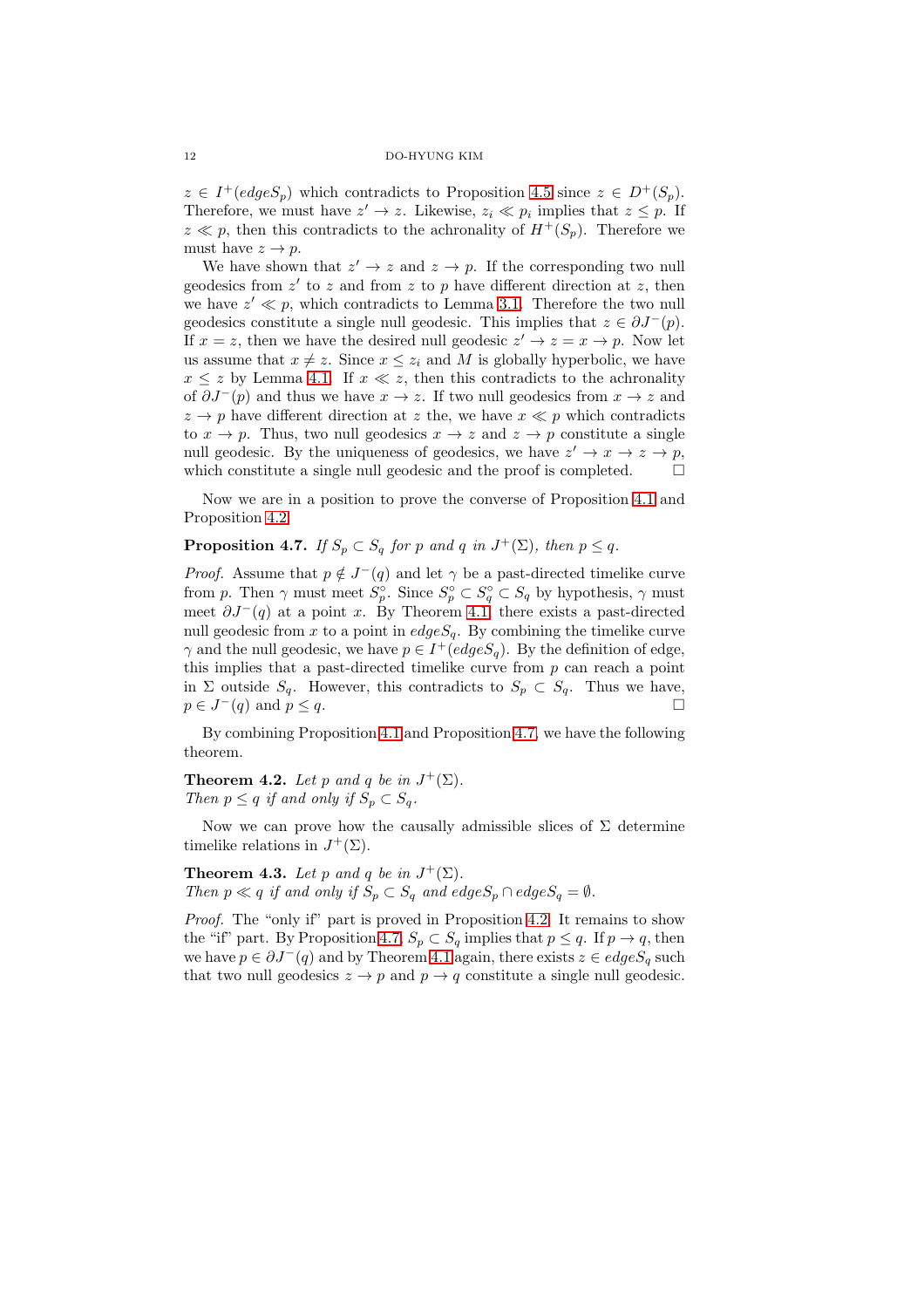However, this implies that  $z \in edgeS_p \cap edgeS_q$ , which is a contradiction. This contradiction stems from the assumption that  $p \to q$ . Therefore, we must conclude that  $p \ll q$ .

We next investigate how the causally admissible slices determine the horismos relations in  $J^+(\Sigma)$ .

**Proposition 4.8.** Let p and q be in  $J^+(\Sigma)$  and such that  $p \neq q$  and  $p \rightarrow q$ , then  $S_p \subset S_q$  and edge $S_p \cap edgeS_q$  has only one element.

*Proof.* It is obvious that  $S_p \subset S_q$ . If  $edge S_p \cap edge S_q = \emptyset$ , then by Theorem [4.3,](#page-11-1) we have  $p \ll q$ , which is a contradiction. Thus the set  $edgeS_p \cap edgeS_q$ has at least one point. Let us assume that  $edgeS_p \cap edgeS_q$  has two different points x and y. Then,  $x \to p$  and  $p \to q$  implies that  $x \leq q$ . On the other hand,  $x \in edges_q$  implies that  $x \to q$ . In other words, two null geodesics  $x \to p$  and  $p \to q$  constitute a single null geodesic.

Since  $y \in edgeS_p$ , we have  $y \to p$ . If we follow the null geodesic from y to p and then follow null geodesic from p to q, we have  $y \ll q$  by the uniqueness of geodesic. This contradicts to the fact that  $y \in edgeS_q$ . This contradiction stems from the assumption that  $edgeS_p \cap edgeS_q$  has more than one point. Thus,  $edgeS_p \cap edgeS_q$  must have exactly one element.  $\Box$ 

We now prove the converse of the above proposition.

**Proposition 4.9.** Let p and q be in  $J^+(\Sigma)$  such that  $p \neq q$ . If  $S_p \subset S_q$ and edge $S_p \cap edgeS_q$  has only one element, then  $p \rightarrow q$ .

*Proof.* By Theorem [4.2,](#page-11-2)  $S_p \subset S_q$  implies  $p \leq q$ . Let x be the unique element in  $edgeS_p \cap edgeS_q$ . Then, we have  $x \to p$  and  $x \to q$ . If we assume that  $p \rightarrow q$ , then  $p \ll q$  and thus we have  $x \ll q$ . This is a contradiction to  $x \to q$ . Therefore we must have  $p \to q$ .

By combining the above two Propositions, we have the following theorem.

<span id="page-12-0"></span>**Theorem 4.4.** Let p and q be two different points in  $J^+(\Sigma)$ . Then  $p \to q$  if and only if  $S_p \subset S_q$  and edge $S_p \cap edgeS_q$  has only one point.

5. Functions preserving causally admissible system

In the previous sections, we have defined causally admissible slices in Cauchy surface  $\Sigma$  and investigated its properties in connection with causal properties of  $M$ . In this section, we show how the future admissible slices determine the structure of  $I^+(\Sigma)$ . Since  $I^+(\Sigma)$  is open in M,  $I^+(\Sigma)$  is a space-time in its own right.

Let  $C^+$  be the set of all future admissible slices of M with respect to  $\Sigma$ . That is to say,  $C^+ = \{S_p = J^-(p) \cap \Sigma \mid p \in J^+(\Sigma)\}\$ and we call it future admissible system.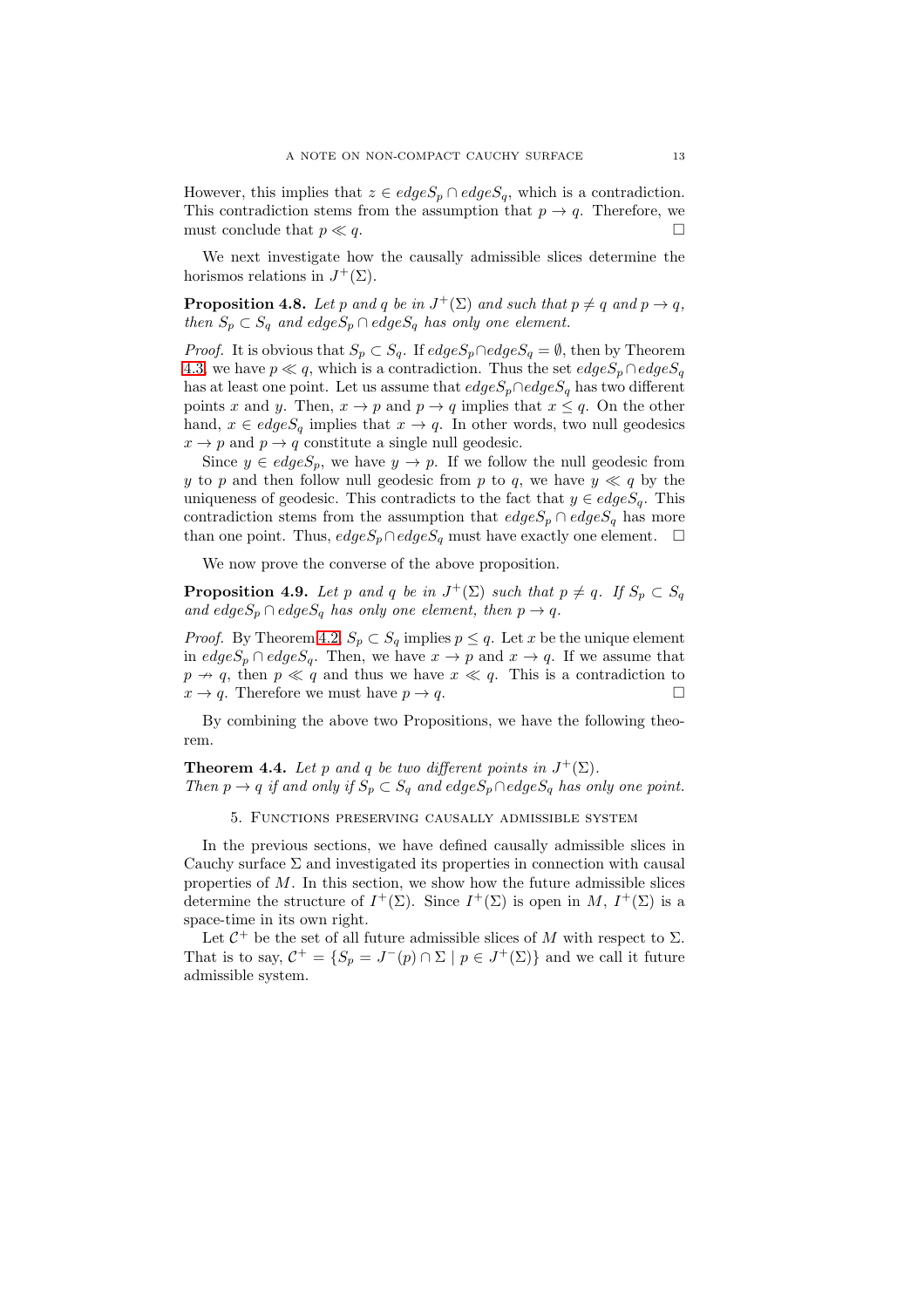In the following, we review some known results and we apply the results in previous sections to get new results.

**Definition.** A bijective function  $f : M \to M'$  is called a causal isomorphism if  $p \leq q \Leftrightarrow f(p) \leq f(q)$  and a chronological isomorphism if  $p \ll q \Leftrightarrow f(q)$  $f(p) \ll f(q)$ . If there exists a causal isomorphism (chronological isomorphism, resp.) between M and M', then we say that M and M' are causally isomorphic (chronologically isomorphic, resp.).

The followings are well-known facts and can be found in Ref. [\[3\]](#page-17-2), [\[4\]](#page-17-3), [\[5\]](#page-18-0).

<span id="page-13-0"></span>**Theorem 5.1.** Let  $f : M \to M'$  be a bijection between two chronological space-times. Then the followings hold.

(i) f is a causal isomorphism if and only if f is a chronological isomorphism.

(ii) If  $f$  is a causal isomorphism, then  $f$  is a homeomorphism. (iii) If f is a causal isomorphism, then f is a smooth conformal diffeomorphism.

Let  $M$  and  $M'$  be globally hyperbolic space-times with non-compact Cauchy surfaces  $\Sigma$  and  $\Sigma'$ , respectively. We assume that  $\Sigma$  and  $\Sigma'$  be given the corresponding future admissible systems  $C^+$  and  $C'^+$ , respectively, and we denote these by  $(\Sigma, \mathcal{C}^+)$  and  $(\Sigma', \mathcal{C}'^+)$ .

In view of Theorem [5.1,](#page-13-0) for two space-times  $I^+(\Sigma)$  and  $I^+(\Sigma')$  to be causally isomorphic, it is natural to expect that there be a globally defined causal isomorphism between  $I^+(\Sigma)$  and  $I^+(\Sigma')$ . However, as the following theorem shows, we only need a bijection between  $\Sigma$  and  $\Sigma'$  which preserves the structures of  $C^+$  and  $C'^+$ .

<span id="page-13-1"></span>**Theorem 5.2.** If  $f : (\Sigma, C^+) \to (\Sigma', C'^+)$  is a bijection that satisfies the following two conditions, then  $I^+(\Sigma)$  and  $I^+(\Sigma')$  are causally isomorphic. (i) For any  $S \in \mathcal{C}^+$ ,  $f(S) \in \mathcal{C}'^+$  and for any  $S' \in \mathcal{C}'^+$ , there exists  $S \in \mathcal{C}^+$ such that  $f(S) = S'$ .

(ii) For any  $S_1$ ,  $S_2$  in  $\mathcal{C}^+$ , we have  $S_1 \subset S_2$  if and only if  $f(S_1) \subset f(S_2)$ .

*Proof.* We show that any function f that satisfies the two conditions can be extended to a globally defined causal isomorphism not only between  $I^+(\Sigma)$  and  $I^+(\Sigma')$  but between  $J^+(\Sigma)$  and  $J^+(\Sigma')$ .

Define  $f^+ : J^+(\Sigma) \to J^+(\Sigma')$  as follows. For given  $p \in J^+(\Sigma)$ , we have  $S_p = J^-(p) \cap \Sigma$  in  $\mathcal{C}^+$ . Then, by condition (i),  $f(S_p) \in \mathcal{C}'^+$ . By definition of  $C^+$ , there exists a unique point  $p' \in J^+(\Sigma')$  such that  $S_{p'} = f(S_p)$  by Proposition [3.2.](#page-6-1) Define  $f^+ : J^+(\Sigma) \to J^+(\Sigma')$  by letting  $f^+(p) = p'$ . i.e.  $S_{f^+(p)} = f(S_p)$ . Then by Proposition [3.2,](#page-6-1)  $f^+$  is well-defined and, since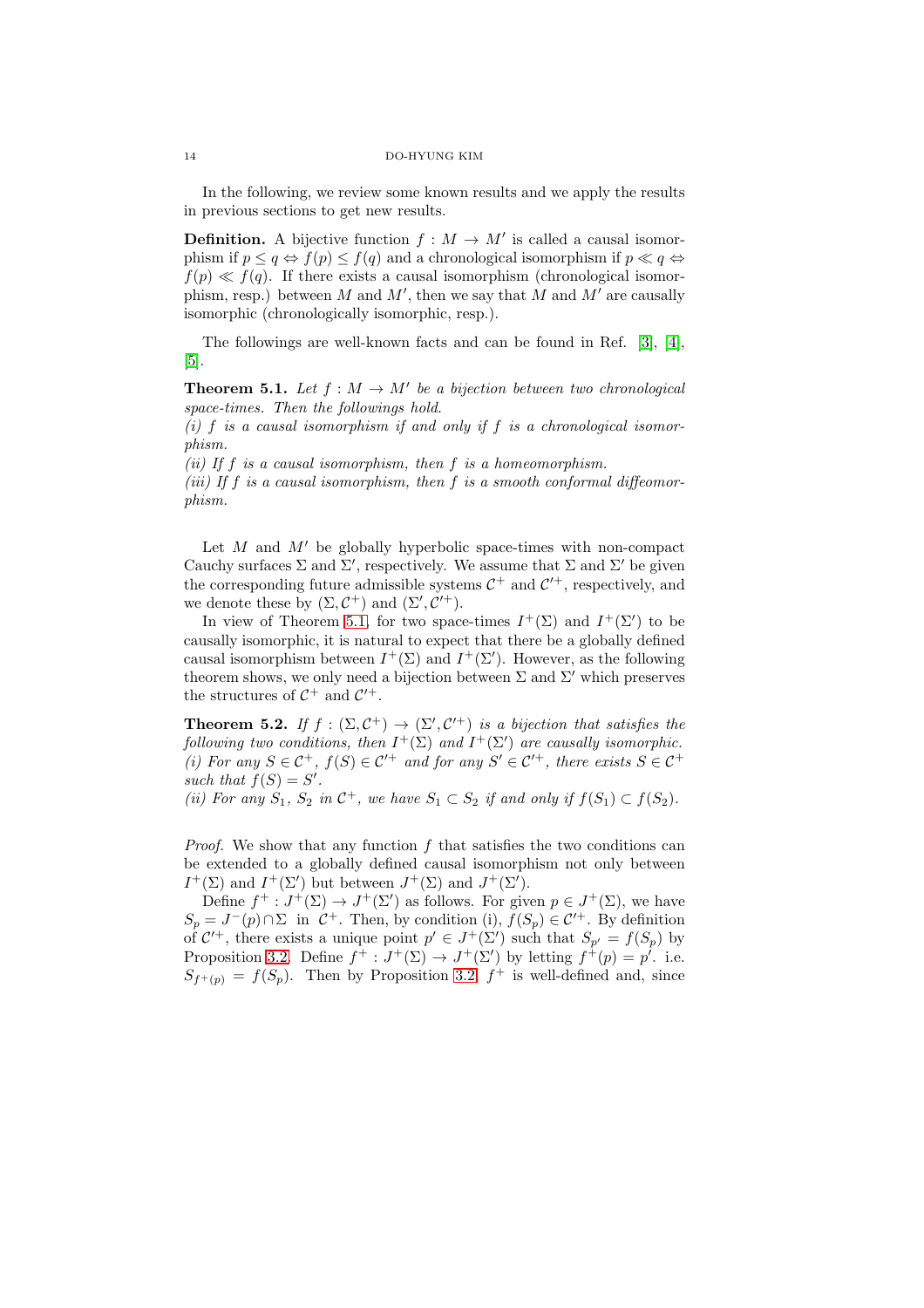$f = f^+$  on  $\Sigma$ ,  $f^+$  is an extension of f. We now show that  $f^+$  is a causal isomorphism between  $J^+(\Sigma)$  and  $J^+(\Sigma')$ .

(i)  $f^+$  is injective. :

If  $f^+(p) = f^+(q)$ , then  $f(S_p) = f(S_q)$  by the property that  $S_{f^+(p)} = f(S_p)$ . Since f is a bijection, we have  $S_p = S_q$  and thus  $p = q$  by Proposition [3.2.](#page-6-1)

(ii)  $f^+$  is surjective. :

For any  $p' \in J^+(\Sigma')$ , we have  $S_{p'} \in C'^+$ . By the condition (i), there exists  $S_p \in \mathcal{C}^+$  such that  $f(S_p) = S_{p'}$ . Then by definition of  $f^+$ , we have  $f^+(p) = p'.$ 

(iii)  $f^+$  is a causal isomorphism. :

Let  $p \leq q$  in  $J^+(\Sigma)$ . Then by Theorem [4.2,](#page-11-2) we have  $S_p \subset S_q$ . By the condition (ii), we have  $f(S_p) \subset f(S_q)$  and thus  $S_{f^+(p)} \subset S_{f^+(q)}$ . Then, by Theorem [4.2,](#page-11-2)  $f^+(p) \leq f^+(q)$ . Conversely, let us assume that  $f^+(p) \leq f^+(q)$  in  $J^+(\Sigma')$ . Then by definition of  $f^+$  and Theorem [4.2,](#page-11-2) we have  $S_{f^+(p)} \subset S_{f^+(q)}$ . By the condition (ii),  $f(S_p) \subset f(S_q)$  implies that  $S_p \subset S_q$ . Then we have  $p \leq q$  by Theorem [4.2.](#page-11-2)

(iv)  $f^+(I^+(\Sigma)) = I^+(\Sigma')$ . :

Since  $\Sigma$  is a spacelike Cauchy surface, we have  $J^+(\Sigma) - \Sigma = I^+(\Sigma)$ . Furthermore, since  $f^+ : J^+(\Sigma) \to J^+(\Sigma')$  is an extension of  $f : \Sigma \to \Sigma'$  and both are bijections, we have  $f^+(I^+(\Sigma)) = I^+(\Sigma').$ 

This completes the proof.

Since the above function  $f$  which satisfies the given two conditions gives us the simple criterion to causal isomorphism, we give it the following definition.

**Definition.** If a bijection  $f : \Sigma \to \Sigma'$  between two non-compact Cauchy surfaces satisfies the above two conditions, then we call  $f$  a future admis-

sible function and we denote it by  $(M, \Sigma, C^+) \stackrel{f}{\cong} (M', \Sigma', C'^+)$ 

In Section [4,](#page-8-3) we have seen the equivalent conditions for two points to be chronologically, causally, and horismos related in terms of their future admissible slices. At first glance, it seems to be that the relations are independent. However, Theorem [5.1](#page-13-0) and Theorem [5.2](#page-13-1) tell us the following.

**Corollary.** If  $f : (\Sigma, C^+) \to (\Sigma', C'^+)$  is a future admissible function, then the followings hold.

(i) If  $S_1$  and  $S_2$  in  $C^+$  are such that  $S_1 \subset S_2$  and edge $S_1 \cap edge S_2 = \emptyset$ , then  $f(S_1) \cap f(S_2) = \emptyset$ .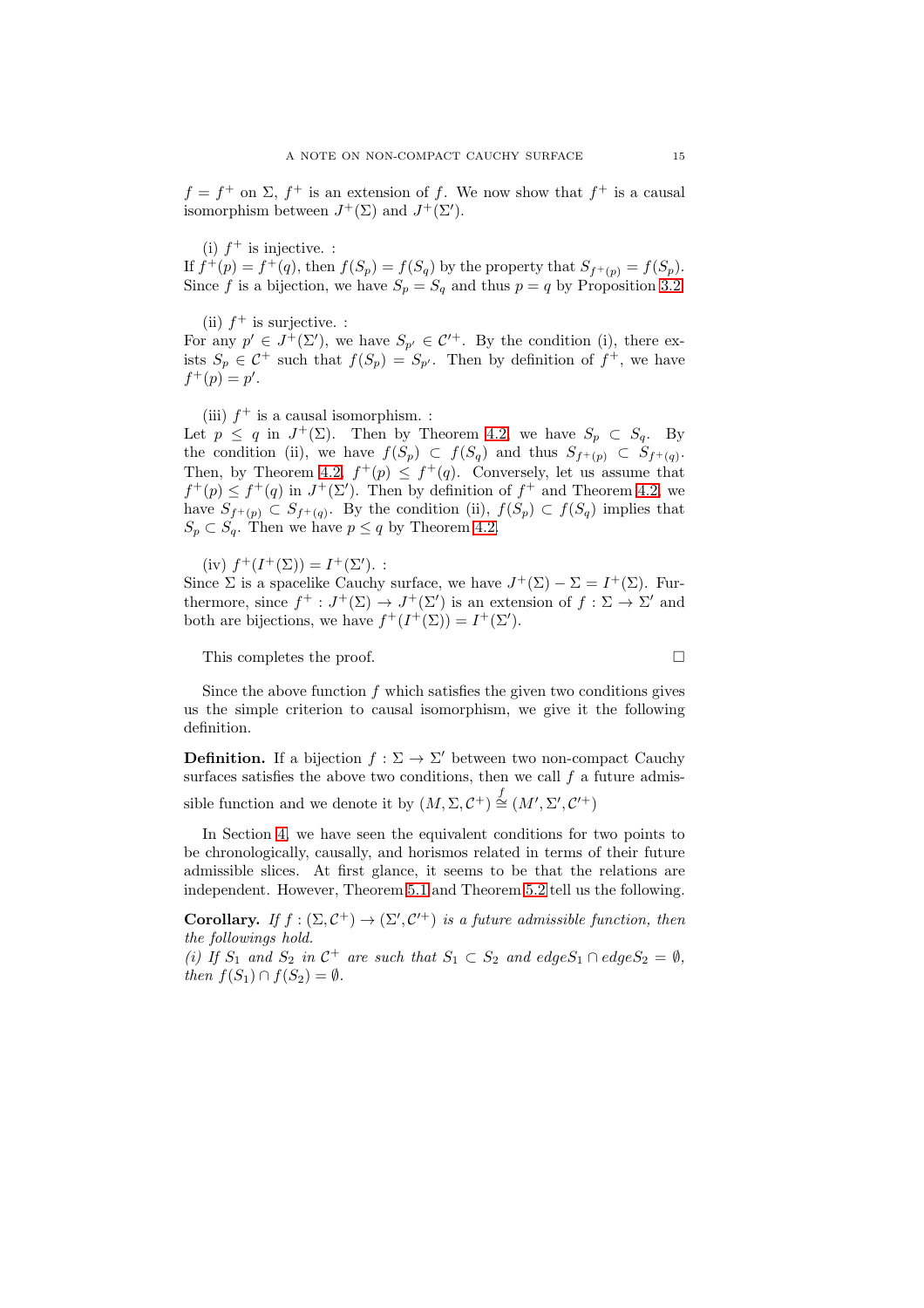(ii) If  $S_1$  and  $S_2$  in  $\mathcal{C}^+$  are such that  $S_1 \subset S_2$  and edge $S_1 \cap$ edge $S_2$  has one element, then edge $f(S_1) \cap edge f(S_2)$  has one element.

*Proof.* Since f is a future admissible function, the induced function  $f^+$ :  $I^+(\Sigma) \to I^+(\Sigma')$  is a causal isomorphism. By Theorem [5.1,](#page-13-0)  $f^+$  is also a chronological isomorphism. Thus, if two future admissible slices  $S_1$  and  $S_2$ are such that  $S_1 \subset S_2$  and  $edge S_1 \cap edge S_2 = \emptyset$ , then their representative points are chronologically related. Since  $f^+$  is a chronological isomorphism, the image of the representative points under  $f^+$  must be also chronologically related. Therefore the result follows from Theorem [4.3.](#page-11-1) The second part can be proved in a similar way by Theorem [4.4.](#page-12-0)

Although we have presented the materials in terms of future admissible slices and future admissible functions, the same results hold for past admissible slices and past admissible functions. For the sake of completeness, we state the terminology and its properties in the followings.

To distinguish future admissible slices and past admissible slices, we denote future admissible slice by  $S_p^+$  and past admissible slice by  $S_p^-$ . To investigate the causal structure of  $\hat{J}^-(\Sigma)$ , we define  $\mathcal{C}^-$  to be the set of all past admissible slices of M with respect to  $\Sigma$ . i.e. $C^{-} = \{ S_p^{-} = J^{+}(p) \cap \Sigma \mid p \in J^{-}(\Sigma) \}.$ 

<span id="page-15-1"></span>**Theorem 5.3.** Let p and q be in  $J^-(\Sigma)$ . Then the followings hold. (i)  $p \leq q$  if and only if  $S_q^- \subset S_p^-$ . (ii)  $p \ll q$  if and only if  $S_q^- \subset S_p^-$  and  $edge S_p^- \cap edge S_q^- = \emptyset$ . (iii)  $p \to q$  if and only if  $S_q^- \subset S_p^-$  and  $edge S_p^- \cap edge S_q^-$  has only one element.

**Definition.** If a bijection  $f : (\Sigma, \mathcal{C}^-) \to (\Sigma', \mathcal{C}'^-)$  between two noncompact Cauchy surfaces satisfies the following two conditions, then we say that  $f$  is a past admissible function.

(i) For  $S \in \mathcal{C}^-$ ,  $f(S) \in \mathcal{C}'^-$  and for any  $S' \in \mathcal{C}'^-$ , there exists  $S \in \mathcal{C}^-$  such that  $f(S) = S'$ .

(ii) For any  $S_1$ ,  $S_2$  in  $\mathcal{C}^-$ , we have  $S_1 \subset S_2$  if and only if  $f(S_1) \subset f(S_2)$ .

We now state the dual form of Theorem [5.2,](#page-13-1) of which the proof can be completed by the similar manner.

<span id="page-15-0"></span>**Theorem 5.4.** If  $f : (\Sigma, C^{-}) \to (\Sigma', C'^{-})$  is a past admissible function, then  $I^-(\Sigma)$  and  $I^-(\Sigma')$  are causally isomorphic.

The proof of Theorem [5.2](#page-13-1) and Theorem [5.4](#page-15-0) tell us that for  $J^+(\Sigma)$  and  $J^-(\Sigma)$  to be causally isomorphic to  $J^+(\Sigma')$  and  $J^-(\Sigma')$ , respectively, we only need to compare the structures between  $C = C^+ \cup C^-$  and  $C' = C'^+ \cup C'^$ in which we identify  $S_p^+$  and  $S_p^-$  for  $p \in \Sigma$ .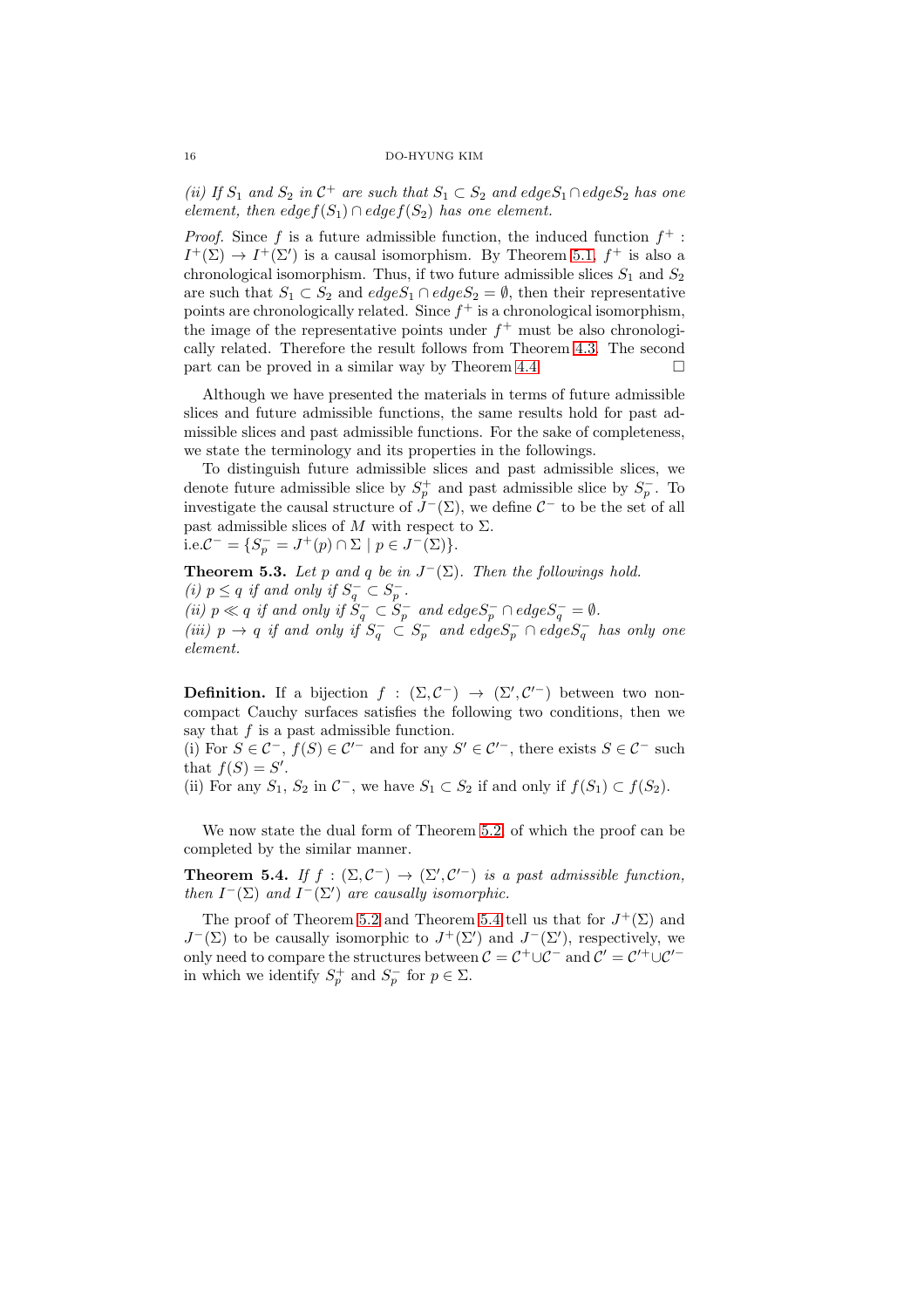**Definition.** For a given non-compact Cauchy surface  $\Sigma$ , the set  $C = C^+ \cup$  $\mathcal{C}^-$  is called causally admissible system on  $\Sigma$ .

**Definition.** A bijection  $f : \Sigma \to \Sigma'$  between two non-compact Cauchy surfaces is called a causally admissible function if  $f$  is both a future admissible function and a past admissible function.

We remark that a causally admissible function  $f : \Sigma \to \Sigma'$  need not assumed to be continuous since its definition and Theorem [5.1](#page-13-0) implies that f must be a homeomorphism as the following theorem shows.

<span id="page-16-0"></span>**Theorem 5.5.** Two space-times  $M$  and  $M'$  with non-compact Cauchy surface  $\Sigma$  and  $\Sigma'$  are causally isomorphic if and only if there exists a causally admissible function  $f : (\Sigma, \mathcal{C}) \to (\Sigma', \mathcal{C}')$  between the corresponding causally admissible systems.

Proof. By Theorem [5.2](#page-13-1) and Theorem [5.4,](#page-15-0) a causally admissible function  $f: (\Sigma, \mathcal{C}) \to (\Sigma', \mathcal{C}')$  can be extended to future admissible function  $f^+$ :  $J^+(\Sigma) \to J^+(\Sigma')$  and past admissible function  $f^- : J^-(\Sigma) \to J^-(\Sigma')$ , which are causal isomorphisms. Since  $f^+ = f^- = f$  on  $\Sigma$ , we can define  $F: M \to M'$  by  $F(p) = f^+(p)$  if  $p \in I^+(\Sigma)$ ,  $F(p) = f^-(p)$  if  $p \in I^-(\Sigma)$ and  $F(p) = f(p)$  if  $p \in \Sigma$ . Since F is a causal isomorphism when restricted to  $J^+(\Sigma)$  and  $J^-(\Sigma)$ , it remains to show that for  $p \in I^-(\Sigma)$  and  $q \in I^+(\Sigma)$ ,  $p \leq q$  if and only  $F(p) \leq F(q)$ .

Assume that  $p \leq q$  and let  $\gamma$  be a causal curve from p to q in M. Since M is globally hyperbolic,  $\gamma$  must meet  $\Sigma$  at x, say. Since  $x \leq q$ , by Theorem [4.2,](#page-11-2) we have  $S_x^+ = \{x\} \subset S_q^+$  and likewise, by Theorem [5.3,](#page-15-1) we have  $S_x^- = \{x\} \subset S_p^-$ . Since f is a causally admissible function, we have  $f(S_x^+) \subset f(S_q^+)$  and  $f(S_x^-) \subset f(S_p^-)$ . This implies that  $f(S_q^+) \cap f(S_p^-)$ is non-empty since it has  $f(x)$  as its common element. Therefore, we can conclude that  $F(p) \leq F(q)$  since  $F(p) \leq F(x)$  and  $F(x) \leq F(q)$ . By following the same manner, we can show that if  $F(p) \leq F(q)$ , then  $p \leq q$ .

We now assume that M and M' be causally isomorphic and  $g : M \to M'$ be their causal isomorphism. If we let  $\Sigma$  be a spacelike Cauchy surface of M, then  $\Sigma' = g(\Sigma)$  is a smooth spacelike hypersurface of M' since g is a conformal diffeomorphism by Theorem [5.1.](#page-13-0) Let  $\gamma'$  be an inextendible timelike curve in M', then  $g^{-1} \circ \gamma$  is also an inextendible timelike curve in M. Since  $\Sigma$  is a Cauchy surface in M,  $g^{-1} \circ \gamma'$  must meet  $\Sigma$  exactly once at x, say. Then  $\gamma'$  meets  $\Sigma'$  exactly once at  $g(x)$ . Thus,  $\Sigma'$  is a Cauchy surface of M'. We now define a causally admissible functions  $f : \Sigma \to \Sigma'$ by use of the causal isomorphism g. i.e. We let  $f(x) = g(x)$  for  $x \in \Sigma$ , then obviously  $f$  is a bijection. It remains to show that  $f$  is, in fact, a causally admissible function. For  $p \in J^+(\Sigma)$ , let  $S_p^+ = J^-(p) \cap \Sigma$ . Then, since g is a causal isomorphism, we have  $g(J^-(p)) = J^-(g(p))$ . Thus,  $f(S_p^+) = g(J^-(p) \cap \Sigma) = g(J^-(p)) \cap g(\Sigma) = J^-(g(p)) \cap \Sigma' = S_{g(p)}^+ \in \mathcal{C}'^+.$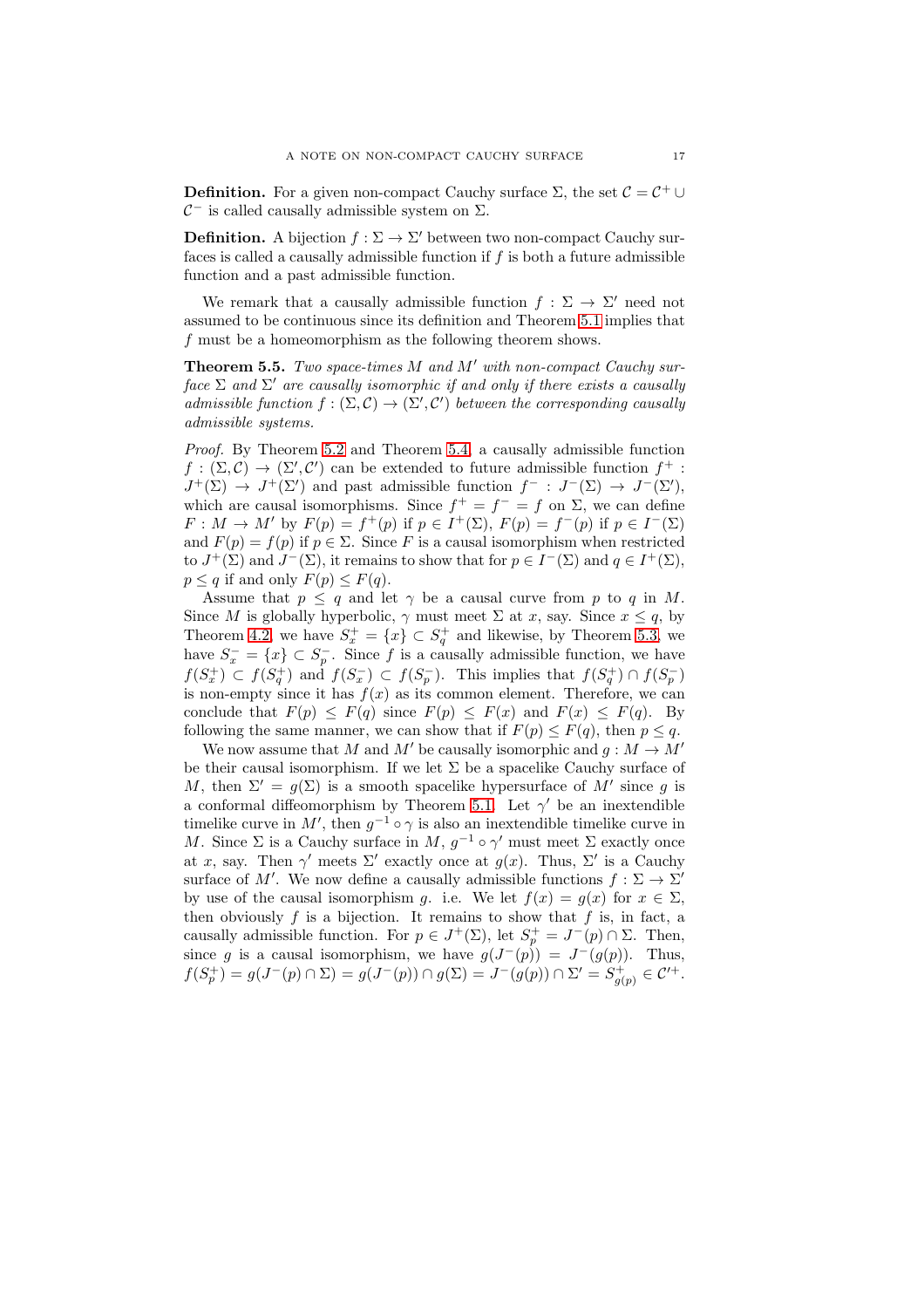Likewise, we can show that for any  $S' \in \mathcal{C}^+$ , there exists  $S \in \mathcal{C}^+$  such that  $f(S) = S'$ . If  $S_1$  and  $S_2$  in  $C^+$  are such that  $S_1 \subset S_2$ , then  $g(S_1) \subset g(S_2)$ implies that  $f(S_1) \subset f(S_2)$  and vice versa. By definition, f is a future admissible function. Likewise, we can show that  $f$  is a past admissible function and the proof is completed.

The following Theorem, which can be obtained by combining Theorem [5.1](#page-13-0) and Theorem [5.5,](#page-16-0) states that when a space-time M is given, its metric structure can be encoded into its non-compact Cauchy surface by the family of compact subsets of the Cauchy surface.

**Theorem 5.6.** Let  $M$  and  $M'$  be globally hyperbolic with non-compact Cauchy surfaces  $\Sigma$  and  $\Sigma'$ . If there exists a causally admissible function  $f:(\Sigma,\mathcal{C})\to(\Sigma',\mathcal{C}')$  between the causally admissible systems, then M and M′ are isometric up to a conformal factor.

From Theorem [5.1,](#page-13-0) we can see that causal structure determines the metric structure of given space-time up to a conformal factor. By the above Theorems, we can see that, for given space-time  $M$ , its causally admissible system determines its causal structure and the space-time metric up to a conformal factor. Since causally admissible system consists of compact subsets of non-compact Cauchy surface, we can say that all the causal structure, chronological structure, differentiable structure and metric structure up to a conformal factor can be encoded into its Cauchy surface by causally admissible system.

If we see the non-compact Cauchy surface  $\Sigma$  as the whole "space" of our universe at one instant of time, then the above theorems tell us that the "space" and the collection of its compact subspaces determines the whole structure of our universe. For example, the structures of the Robertson-Walker space-time model with  $\kappa = 0$  and  $\kappa > 0$  can be determined from its "spacelike" structures.

#### 6. acknowledgement

This work was supported by the Korea Research Council of Fundamental Science & Technology (KRCF), Grant No. C-RESEARCH-2006-11-NIMS.

#### **REFERENCES**

- <span id="page-17-0"></span> $[1]$  K. Gödel, An exmaple of a new type of cosmological solution of Einstein's field equations of gravitation, Rev. Mod. Phys.  $21$ , (1949) pp. 447.
- <span id="page-17-2"></span><span id="page-17-1"></span>[2] E. C. Zeeman, Causality implies the Lorentz group, J. Math. Phys. 5, (1964) pp. 490.
- [3] David B. Malament, The class of continuous timelike curves determines the topology of spacetime , J. Math. Phys.,  $18$ ,  $(1977)$  pp. 1399.
- <span id="page-17-3"></span>[4] D. T. Fullwood, A new topology on space-time, J. Math. Phys. 33, (1992) pp. 2232.